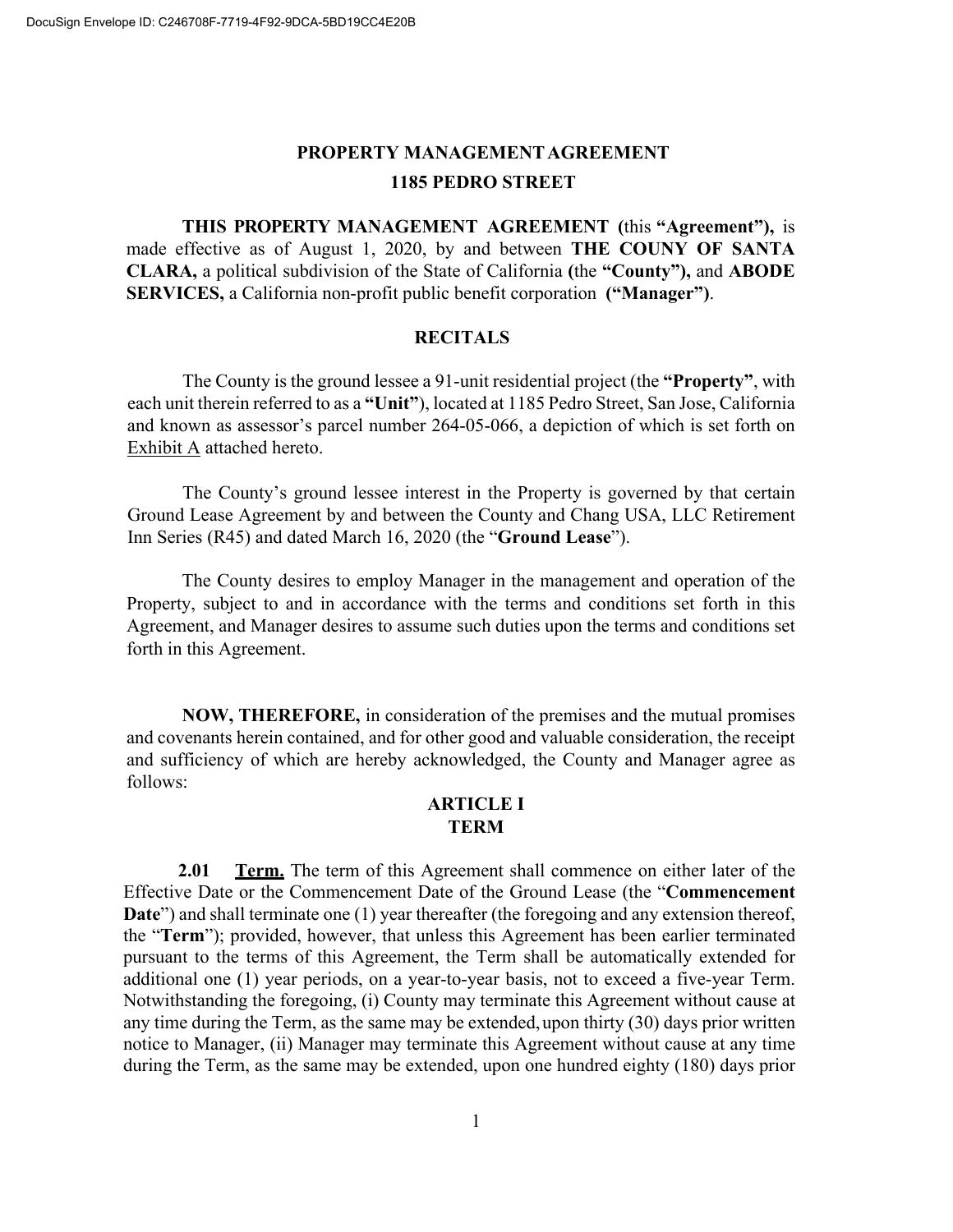written notice to County, and (iii) either party may also terminate this Agreement for cause as specified by Sections 7.01 and 7.02 below.

#### **ARTICLE II DUTIES AND RIGHTS OF MANAGER**

**2.02 Appointment of Manager.** County hereby appoints Manager and grants to Manager the authority and power (all of any of which may be exercised in County's name, except as otherwise expressly provided herein), and Manager hereby accepts such appointment, to supervise and direct the leasing, management and operation of the Property. All services performed by Manager under this Agreement shall be performed as an independent contractor of County. Upon the commencement of the Term, the management of the Property shall be conducted primarily by the on-site property manager (the "**On-Site Manager**") and the other managerial employees holding the positions set forth on Schedule 2.01 attached hereto (collectively the "**Manager-Level Employees**"). Within forty-eight (48) hours of execution of this Agreement, Manager shall provide the County with a completed schedule, including employee names and contact information. Within forty-eight (48) hours of the termination or replacement, if any, of any Manager-Level Employees, Manager shall notify County of such termination or replacement and provide County with the information for the replacement(s). All obligations or expenses incurred hereunder for the benefit of the Property, and all purchases of or contracts for sales or services in bulk or volume that Manager may obtain for discount or convenience in connection with its operation of other apartment properties, shall be for the account of, on behalf of, and at the expense of County (reasonably allocated between all benefited properties) except as otherwise specifically provided herein.

**2.03 General Operations.** Subject to the availability of funds provided under the Budget, Manager shall manage, operate and maintain the Property in a diligent, careful and professional manner consistent with, in scope and quality, the management and operation of first-class affordable housing projects in the same geographical area as the Property. Without limitation on the foregoing, Manager shall:

(a) Ensure the Property is well-maintained, safe and sanitary.

(b) Ensure the Units pass annual inspections related to housing quality standards and remain safe and habitable at all times.

- (c) Manage and control access to the building(s) on the Property.
- (d) Maintain an on-site presence at the Property at all times.

(e) Maintain a current inventory of all equipment, furnishings, furniture and all other items of personal property now or hereafter owned by County and located upon or used in connection with the operation of the Property.

(f) Prepare and maintain a comprehensive property management policy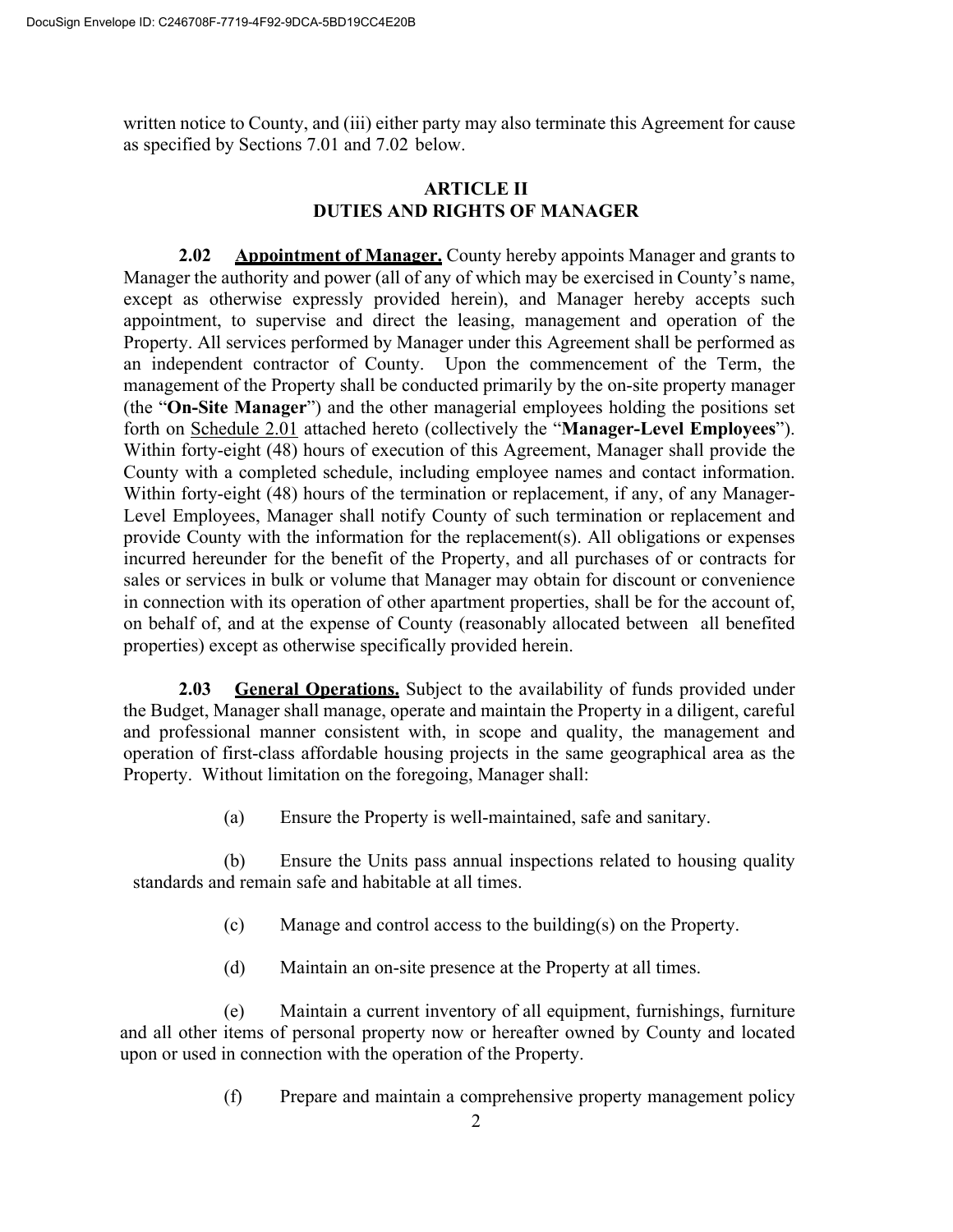and procedure manual, which shall be updated from time to time as reasonably necessary.

(g) Prepare and provide a preventative maintenance plan, which shall be updated from time to time as reasonably necessary.

(h) Maintain complete and accurate property management files, including but not limited to: lease documentation, tenant files (including tenant income documentation, lease violations, notices, inspections and other correspondence), vendor contracts and invoices, repair logs, routine maintenance logs and schedules, emergency and evacuations plans and property-related incident reports.

(i) Perform all other duties required of Manager in this Article II and elsewhere in this Agreement.

**2.04 Leasing Duties.** Manager will be responsible for the leasing of Property to occupants who meet County's targeted population(s), as directed to Manager by County from time-to-time. Without limitation on the foregoing, Manager shall:

(a) With direction from the County, develop and implement tenant screenings and eligibility verifications.

(b) Perform income certifications as needed.

(c) Coordinate the execution of leases, rental agreements, lease renewals, lease extensions, and other documents associated with leasing the Units on forms agreed to by the County.

(d) Perform move-in and move-out inspections and administer Unitturnovers in a timely and efficient manner.

(e) Collect all rents and other charges for services provided in connection with the use of the Property due from any tenant, subtenant, resident, sub-resident, licensee or from others, and deposit such amount in the Operating Account.

(f) Collect, deposit, disburse and manage security deposits, if applicable, in accordance with applicable state, local and federal laws and regulations.

(g) Coordinate with on-site service providers to resolve problems or crises, and assist occupants to get the care that they need to maintain housing stability.

(h) Issue lease violation notices.

(i) After reasonable attempts have been made to maintain housing stability, conduct evictions of those occupants who violate the terms of their lease.

(j) Make timely and accurate rent adjustments with all required noticing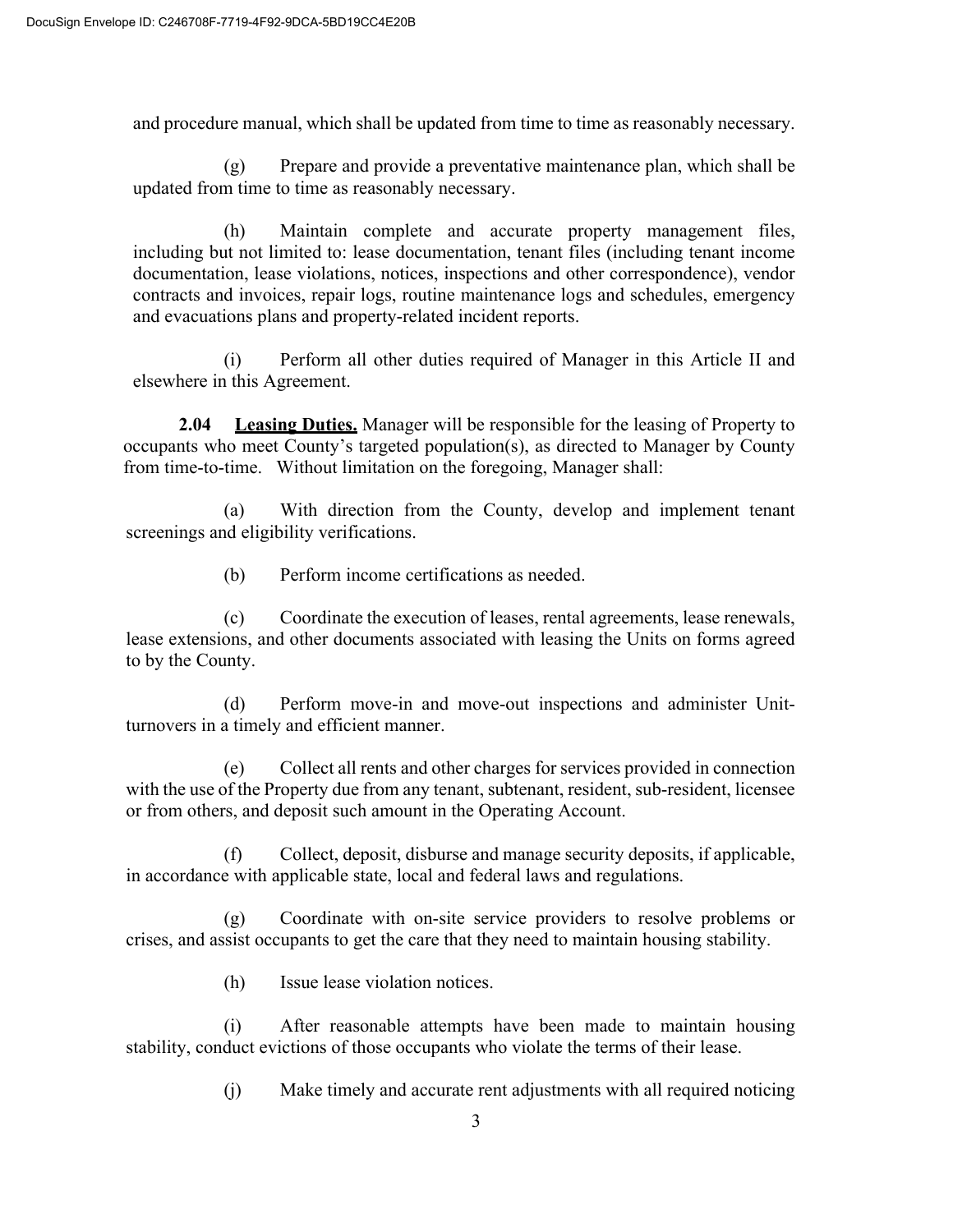and documentation.

(k) Manage the marketing of vacant units.

(l) Develop and implement policies that comply with Federal and State Fair Housing requirements.

(m) Other leasing functions as appropriate.

**2.05 On-site services.** Subject to the availability of funds provided under the Budget, Manager shall provide services related to managing an Interim Housing Program set forth in **Schedule 2.05**.

# **2.06 Property Personnel.**

(a) Manager shall use reasonable efforts to investigate and shall hire, employ, train, instruct, pay, promote, discharge and supervise the work of all Property Personnel. All Property Personnel shall be employees of Manager. Manager shall provide and maintain, at County's expense so long as this Agreement is in force and effect and the expense is provided for in the Budget, workmen's compensation insurance in full compliance with all applicable state and federal laws and regulations covering all employees of Manager who spend 100% of their work time performing work in respect of the operations of the Property. Manager shall fully comply with all applicable laws and regulations related to workers' compensation, social security, ERISA, and other applicable pension matters, unemployment insurance, hours of labor, wages, working conditions, and other employer-employee related subjects, although County shall be responsible for all payments and contributions to or on account of such employees provided that this Agreement is in full force and effect and such expenses are provided for in the Budget. "**Property Personnel**" shall mean those persons employed by Manager to carry out Manager's obligations under this Agreement (including, but not limited to, the Manager-Level Employees, Maintenance Technicians, and other personnel necessary to the operation and maintenance of the Property as specified in the Budget).

(b) County shall reimburse Manager each pay period for the total aggregate compensation, including salary and other related costs and fringe benefits (including but not limited to the costs of hiring, termination, uniforms, educational and motivation programs provided that, in each case, the same are specifically set forth in the approved Budget), payable with respect to the Property Personnel, any temporary employees working at the Property, the Property's proportionate share of all costs relating to roving maintenance supervisors and other personnel performing services for Manager for properties other than the Property, but only to the extent such costs are reflected in the approved Budget. The term **"fringe benefits"** as used herein shall mean and include the employer's contribution of F.I.C.A., unemployment compensation and other employment taxes, worker's compensation, group life and accident and health insurance premiums, 401K contributions, performance bonuses, and disability and other similar benefits paid or payable by Manager to its employees in other apartment properties operated by Manager,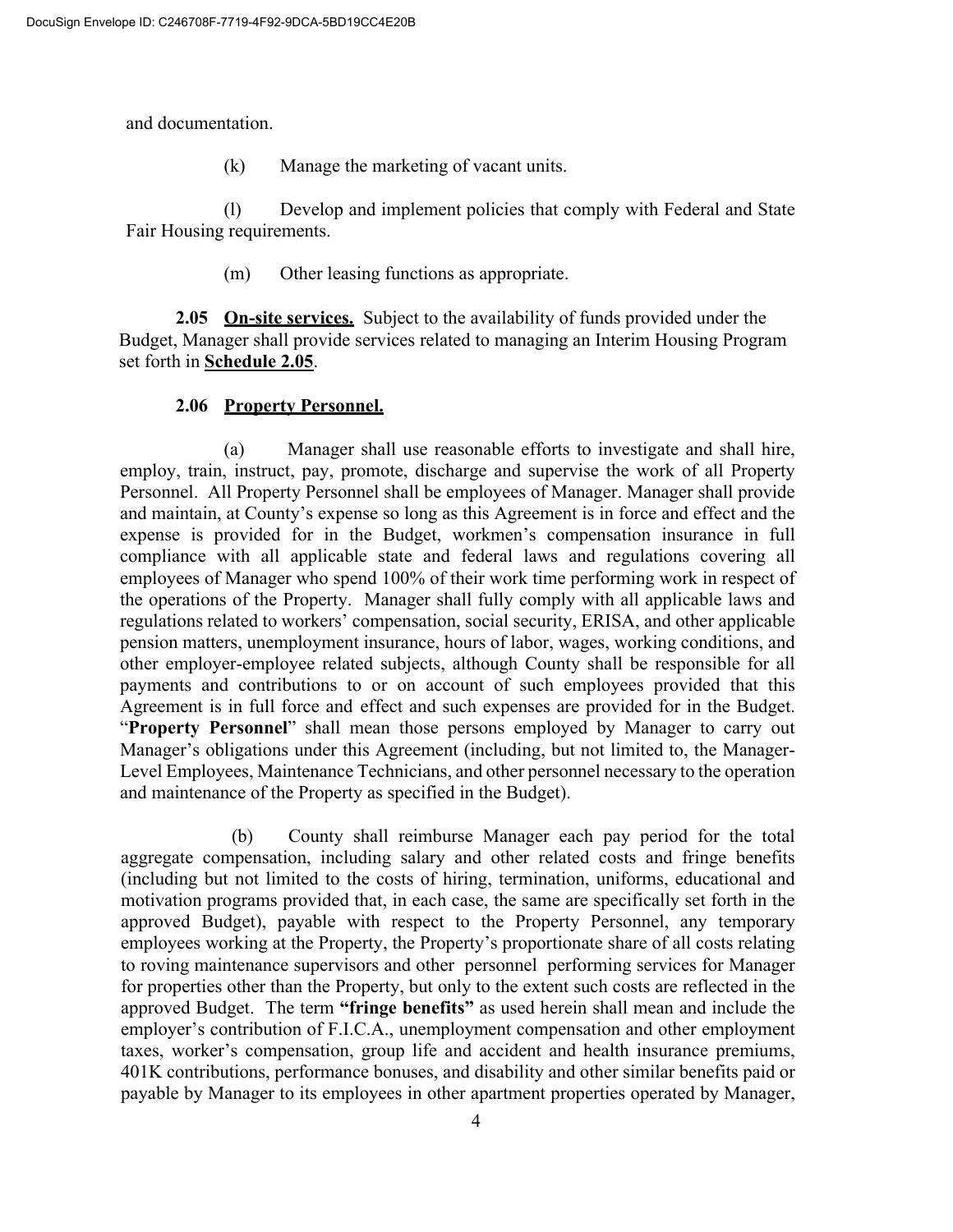but only to the extent reflected in the approved Budget. Notwithstanding the foregoing, wages and other compensation of employees performing services for Manager at properties other than the Property, shall be reimbursed to Manager pro rata based on the portion of working hours involved in services to the Property and such other properties; provided that Manager shall be reimbursed for any roving maintenance supervisor providing services to the Property at the rate reflected in the approved Budget.

(c) Employees who handle or who are responsible for or have direct access to funds and accounts belonging to County shall be bonded by a fidelity bond in an amount equal to a minimum of \$1,000,000, issued by a reputable company.

#### **2.07 Contracts and Supplies.**

(a) Except as otherwise provided herein, Manager shall enter into agreements with contractors furnishing services to the Property, including, but not limited to, utilities, janitorial, trash collection, cleaning, vermin extermination, furnace and air conditioning maintenance, security protection, pest control, landscape and irrigation system maintenance, repair, maintenance, and replacement of elements of the buildings, recreational facilities or common areas (to the extent such work cannot reasonably and less expensively be done by Property Personnel), and any other services that Manager shall reasonably deem advisable in connection with the management of the Property.

(b) Manager shall place purchase orders for equipment, tools, appliances, materials, services and supplies as are necessary to properly maintain and operate the Property.

(c) Notwithstanding anything to the contrary herein, all contracts entered into by Manager, unless Manager has obtained County's prior written consent, must be (a) cancelable without penalty upon not more than thirty (30) days' notice, (b) have terms of one (1) year or less, and (c) require the provider of such services pursuant to such contract to comply with County's insurance requirements.

(d) If County shall so require, Manager shall obtain competitive bids for any such contracts and, in connection therewith, shall investigate the competency and history of all potential bidders; develop and submit detailed specifications for work to be performed, solicit and obtain such bids, conduct an analysis of bid results and submit all bids to County for review and approval, together with Manager's recommendation with respect thereto.

(e) Manager shall use reasonable commercial efforts to ensure that all contract specifications are being properly administered and shall take all commercially reasonable actions to enforce the terms of any and all contracts and to collect any and all funds due or payable to County from other parties to contracts or agreements in connection with the Property. If Manager discovers that any party to a contract commits a material breach of such contract, Manager shall promptly notify County, recommend appropriate action for County to take and obtain County's approval regarding the action to take in connection with such breach.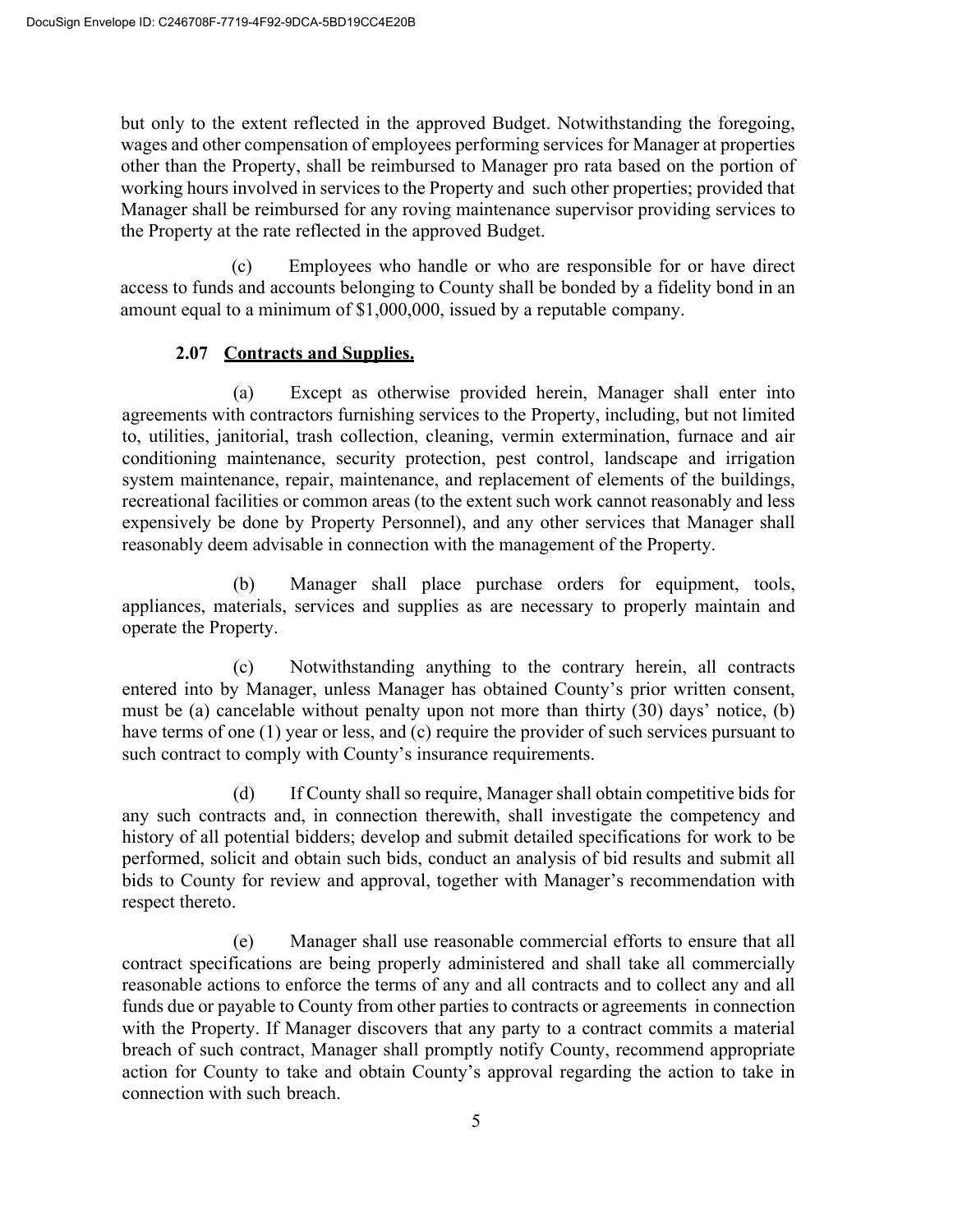#### **2.08 Alterations, Repairs and Maintenance.**

(a) Manager shall make or install, or cause to be made and installed, all necessary or desirable repairs, interior and exterior cleaning, painting and decorating, plumbing, alterations, replacements, improvements and other normal maintenance and repair work on and to the Property as are customarily made by Manager in the operation and management of multifamily apartment properties and/or affordable housing projects with similar characteristics to the Property in the same geographical as the Property; provided that no unbudgeted expenditure may be made for such purposes without the prior approval of County. Notwithstanding the foregoing, Manager shall make emergency repairs involving manifest danger to life or property, or for the safety of the tenants, or to avoid the suspension of any necessary service to the Property within 24 hours of becoming aware of the incident without County's prior approval and irrespective of whether such costs exceed the approved Budget, provided that in each such instance, Manager shall, before causing any such emergency repair to be made, use reasonable commercial efforts under the circumstances to notify County of that repair. All such work shall be performed by Property Personnel unless it is not reasonable for them to do so due to the expertise, time constraints, or other considerations involved, and/or because having them do so is more expensive.

(b) In accordance with the terms of the approved Budget or upon written demand and/or approval (except in the case of emergency) of County, from time to time during the Term Manager shall, at County's expense, make all required capital improvements, replacements or repairs to the Property. Subject to obtaining County's prior written approval in regard to sums necessary to cover costs of unbudgeted capital improvements, Manager shall first use any excess funds in the Operating Account, that are not committed to operating expenses, and then shall use funds furnished by County for that purpose.

(c) In the event any alterations or repairs, including capital alterations or repairs, are not performed by Property Personnel, Manager shall comply with the contracting and public works requirements set forth on Schedule 2.06 attached hereto.

**2.09 Licenses and Permits.** Manager shall apply for, obtain, and maintain, in the name and at the expense of County, all licenses and permits (including deposits and bonds) required of County or Manager in connection with the management and operation of the Property, including the performance of any alterations or improvements. County agrees to execute and deliver any and all applications and other documents and to otherwise cooperate to the fullest extent with Manager in applying for, obtaining and maintaining such licenses and permits. Manager shall ensure the completion of annual safety tests and drills required in connection with any licenses and permits or otherwise required by law or good operating practice.

**2.10 Compliance with Laws.** Manager shall comply with, and shall cause the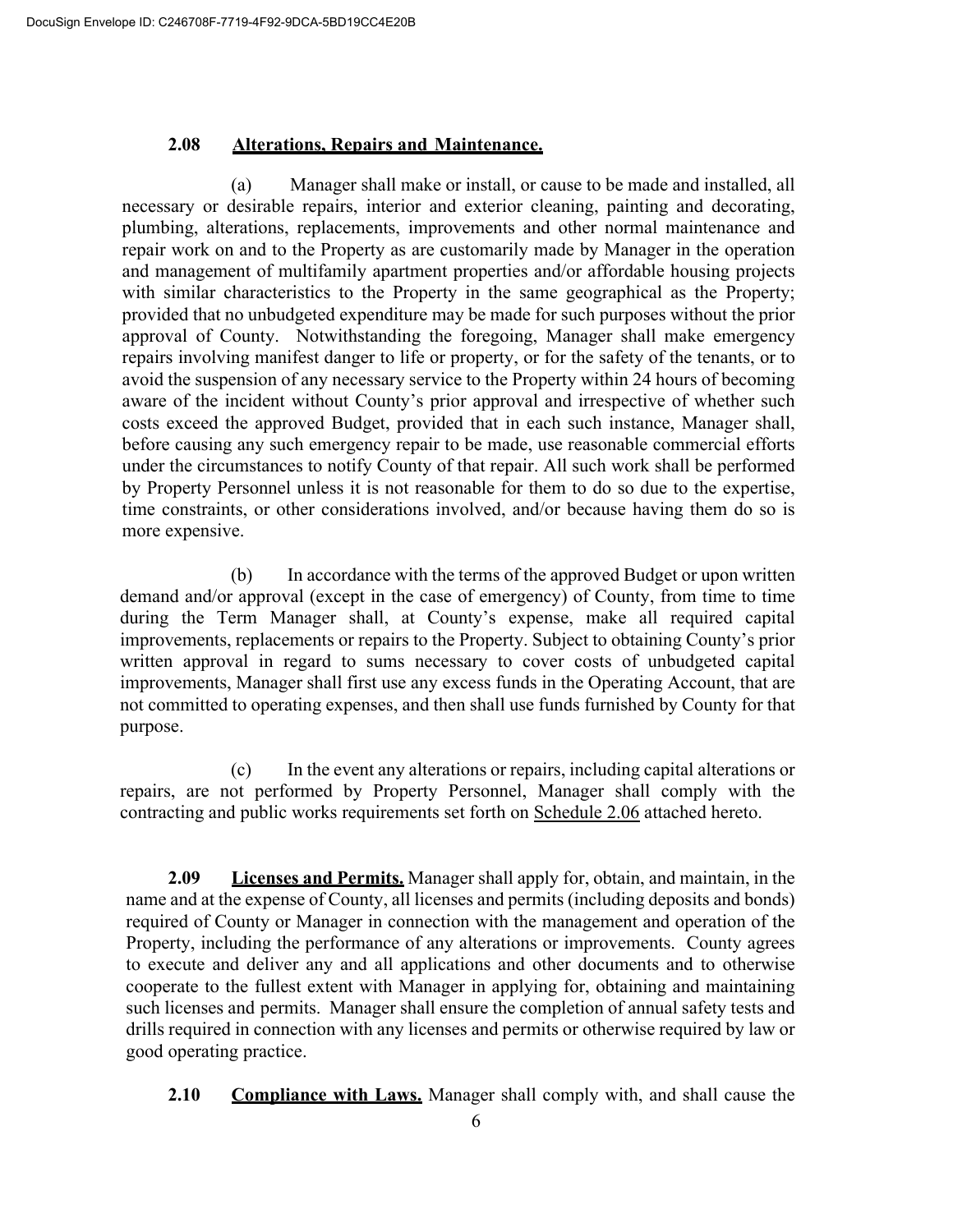Property to be in compliance with, all laws, regulations and requirements of any federal, state or municipal government having jurisdiction respecting the use or manner of use of the Property or the maintenance or operation thereof, including but not limited to all building, fire and health codes.

#### **2.11 Budget.**

(a) Manager will submit to County for County's approval (i) an operations budget, which shall be an estimate of receipts and expenditures for the operation of the Property during a "Fiscal Year" (meaning a year commencing on July 1 and ending on the following June 30) including routine repairs and replacements, and (ii) a capital budget, which shall be an estimate of capital replacements and substitutions of and additions relating to all or a portion of the Property for a Fiscal Year (collectively, the "**Budget**"). The Budget for the first Fiscal Year (or partial Fiscal Year, as appropriate) is attached hereto as Schedule 2.14(a).

(b) The Budget shall be submitted to County for County's approval no later than sixty (60) days prior to the beginning of each successive Fiscal Year for the ensuing Fiscal Year. Each such Budget shall be approved or disapproved by County within thirty (30) days after receipt, and if County fails to approve or disapprove any Budget within such period, Manager shall send written notice to County (the "**Second Notice**") stating that unless County notifies Manager of its disapproval of the Budget (or any portion thereof) within fifteen (15) business days of County's receipt of the Second Notice such Budget shall be deemed to be disapproved, and if Manager sends the Second Notice to County and County fails to respond to the same within fifteen (15) business days of County's receipt, the Budget shall be deemed to be disapproved.

(c) If County disapproves a Budget, County and Manager shall jointly prepare a revised Budget as soon as may be reasonably possible. Until a new budget is approved, Manager will operate under the Budget approved by County for the preceding Fiscal Year; provided, however, the such Budget shall reflect the schedule of monthly rents for the new Fiscal Year and other Gross Receipts anticipated for the new fiscal year, and there shall be no Substantial Deviations therefrom except as permitted by Section 2.10(a). Manager shall at all times act diligently, in good faith and in a commercially reasonable manner to maximize revenues, minimize expenses and losses in respect of the Property.

(d) Manager shall pay all expenses for the Property provided the same are included in the approved Budget or do not result in a Substantial Deviation. A "**Substantial Deviation**" shall be any single item expense that exceeds [Five Thousand Dollars (\$5,000.00)], which is not in the Budget or an accumulative total of expenses not included in the Budget that exceed five percent (5%) of the budgeted line item covering the type of expenses involved. Consequently, no expenses may be incurred or commitments made by Manager in connection with the maintenance and operation of the Property that constitute a Substantial Deviation from the amounts allocated to such expenses for the period in question in the approved Budget without County's prior consent; provided that the foregoing limitation shall not apply to expenses relating to taxes, insurance or utilities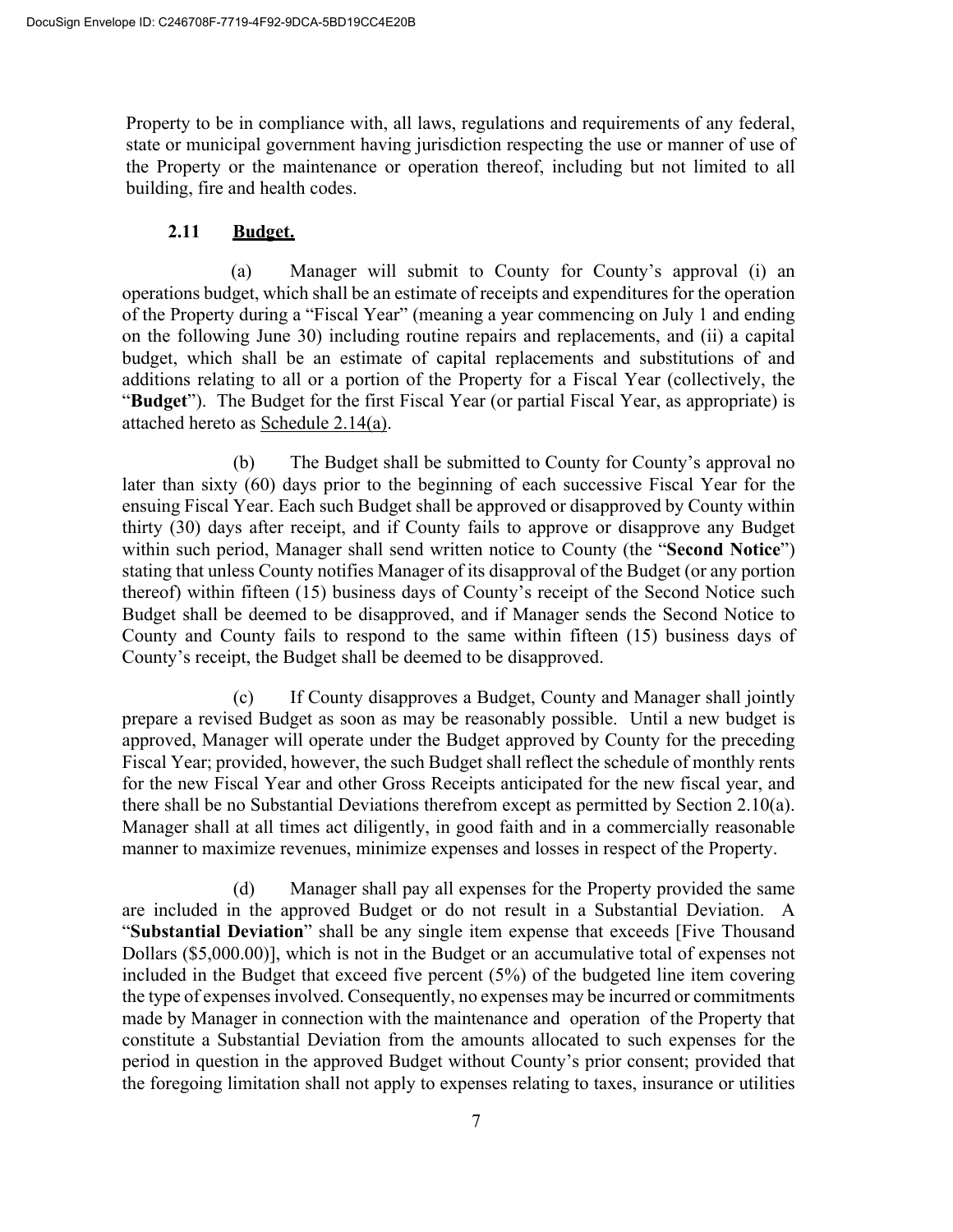or expenditures required due to emergencies that threaten life or property or could result in civil or criminal liability for County and/or Manager. Manager shall promptly notify County whenever Manager determines that the Budget or any line item in the Budget is insufficient to cover the expenses of operating the Property of the applicable expense category.

(e) "**Gross Receipts**" shall mean the entire amount of all receipts, determined on a cash basis, from tenant rentals actually collected pursuant to tenant leases of Units, for each month during the Term hereof and all other receipts from the operation of the Property or [grants or funds from other sources supporting the Property] .

(f) If there shall be a substantial discrepancy between the actual results of operations for any month and the estimated results of operations for such month as set forth in the Budget, Manager shall furnish to County within twenty (20) days after the expiration of such month a written explanation as to why the discrepancy occurred. If Substantial Deviations have occurred or are anticipated by Manager during the course of any Fiscal Year, Manager, upon County's reasonable request, shall prepare and submit to County a revised Budget covering the remainder of the Fiscal Year.

#### **ARTICLE III MANAGEMENT FEES AND REIMBURSEMENTS**

**3.01 Management Fee.** In addition to the reimbursements to Manager provided for in this Agreement, Manager shall earn a fee for its services under this Agreement in an amount equal to: \$78 per Unit per month (PUPM), plus bookkeeping fees at \$9.50 PUPM, plus asset management fees of \$10 PUPM, plus a special needs fee of \$2 PUPM [confirm details on how to calculate] (the "**Management Fee**").

# **3.02 Costs of Managing the Property.**

To the extent the same are included in the approved Budget for a fiscal year, do not otherwise result in a Substantial Deviation from the approved Budget or are otherwise approved by County, Manager shall pay to providers, or reimburse itself, directly from the Operating Account the following expenses to the extent made for the Property, subject to the conditions and limitations set forth elsewhere in this Agreement:

> (a) Cost of on-site computer hardware and telecommunications equipment;

(b) Cost of forms, papers, ledgers, and other supplies and equipment used by Manager solely for the Property, and postage, messenger and overnight delivery services solely in respect of the Property;

(c) Cost to correct any violation of law relative to the leasing, management, use, operation, repair, maintenance or occupancy of the Property, or relative to the rules, regulations or orders of any national or local Board of Fire Underwriters or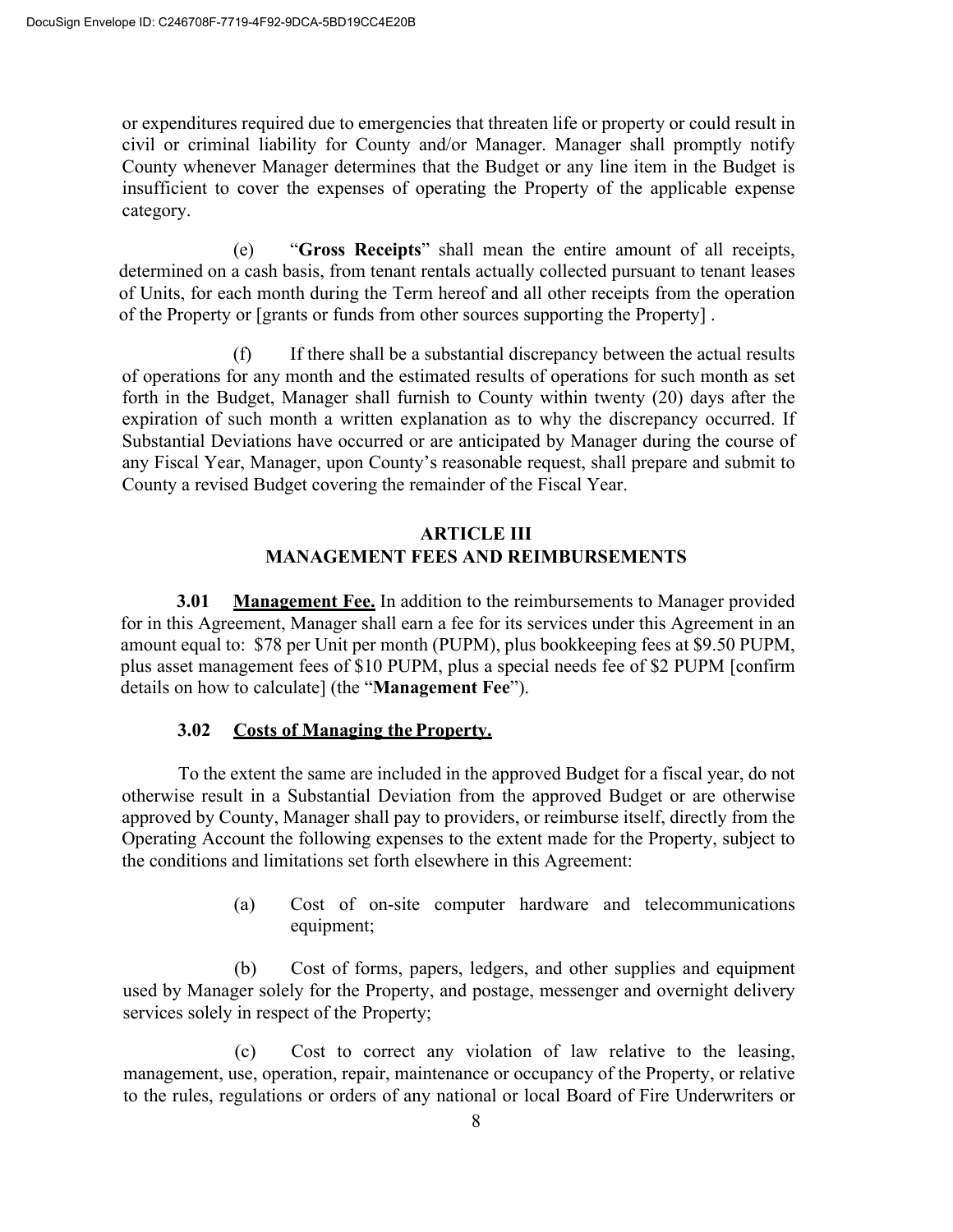other similar body, unless due to Manager's gross negligence, willful acts or omissions;

- (d) Actual cost of making all repairs, decorations and alterations of the Property;
- (e) Cost of capital expenditures;

(f) Cost of printed checks for each bank account maintained by Manager relating to the Property;

- (k) Cost of service contracts and agreements;
- (1) Cost of utilities;
- (m) Cost of advertising;

(n) Cost of real estate and personal property taxes, improvement assessments and other like charges;

(o) Property Management Fee;

(p) Costs of the property management software package that is utilized for management of the Property; and

(q) Employee-related costs as set forth in Section 2.04 hereof.

The foregoing enumeration of reimbursable expenses is not intended to be exclusive, and subject to the conditions and limitations set forth elsewhere in this Agreement, Manager shall be entitled to make disbursements from the Operating Account for other expenses incurred or paid by Manager to the extent those expenses are related to operation of the Property and are included in the approved Budget for a fiscal year, do not otherwise result in a Substantial Deviation from the approved Budget or are otherwise approved by County.

**3.03 Non-reimbursable Costs.** Unless otherwise approved by County or specifically set forth in any approved Budget, the following expenses or costs incurred by or on behalf of Manager in connection with the management and leasing of the Property shall be at the sole cost and expense of Manager and shall not be reimbursed by County:

(a) Costs specified in this Agreement to be borne by Manager;

(b) Salaries, other compensation and other employee benefits for personnel in Manager's home office, including credit and collections personnel, bookkeeping and accounting personnel, secretaries and management personnel, other than as set forth in Section2.08;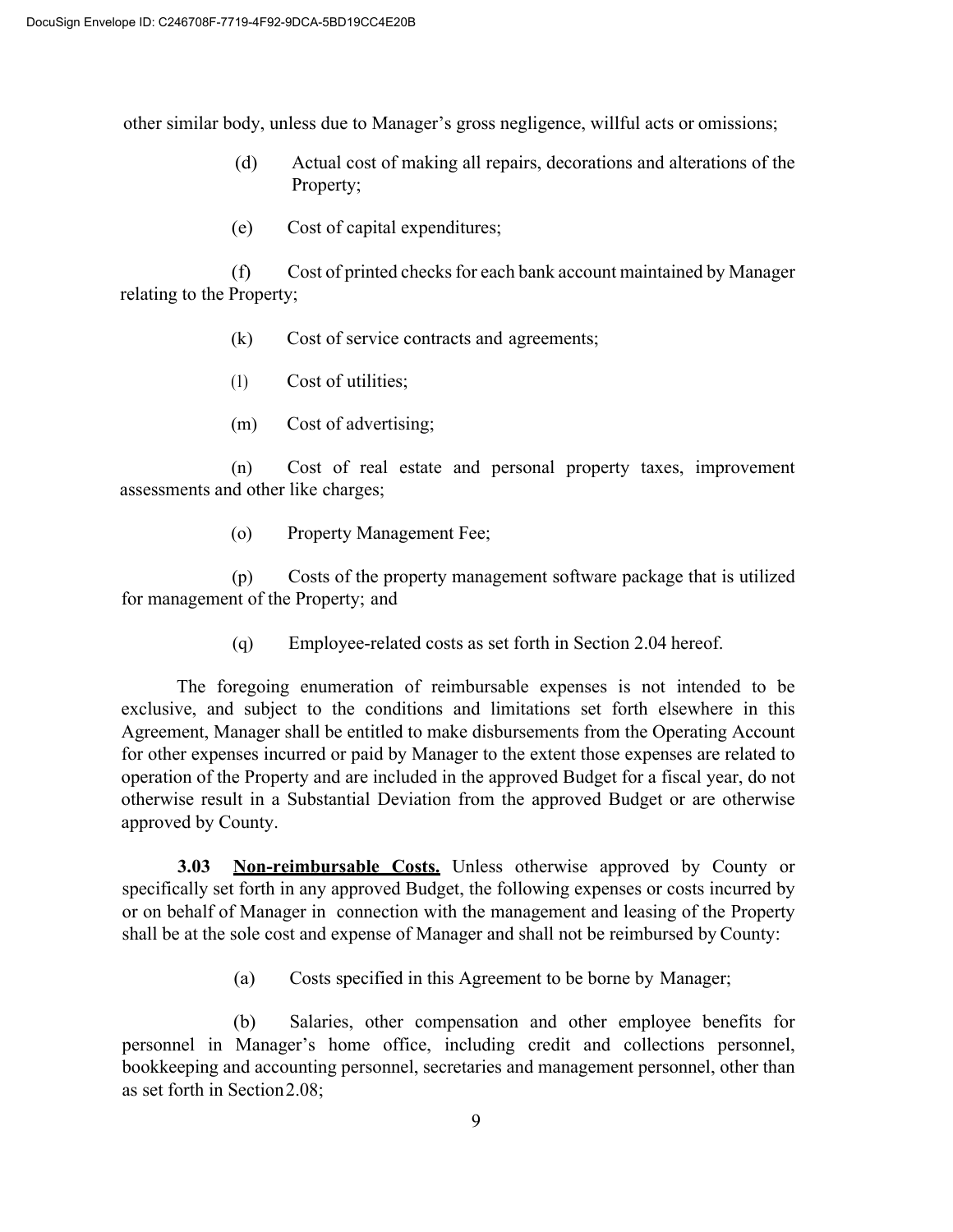(c) General accounting and reporting services which are within the scope of Manager's responsibility to County;

(d) Cost of forms, papers, ledgers, and other supplies and equipment used in Manager's office at any location off the Property and not utilized for the benefit of the Property;

(e) Cost of electronic data processing equipment, or any pro rata charge thereon, if located at Manager's office off the Property;

(f) Cost of travel by Manager's employees or agents to and from the Property, except as set forth in the approved Budget;

(g) Cost of comprehensive crime insurance or fidelity bond purchased by Manager for its own account; and

(h) All overhead and general expenses attributable to Manager's regional and corporate office or offices.

#### **ARTICLE IV**

#### **PROCEDURE FOR HANDLING RECEIPTS AND OPERATING CAPITAL**

**4.01 Bank Deposits.** Manager shall promptly deposit (not later than two (2) business days) following its receipt thereof all funds collected by Manager relating to the Property in such bank accounts as County may designate. County from time to time may designate one or more accounts for receipt of funds, for disbursements, for holding security deposits, and other purposes, all of which shall be established under such terms as County may direct. Without limiting the foregoing, such account or accounts shall consist of an operating account, in County's name (or in Manager's name for the account of County, as designated by County), but over which Manager shall have check writing abilities to allow it to make expenditures in accordance with the terms hereof (the **"Operating Account").**  The Operating Account shall maintain a working capital reserve of [\$15,000] to make up for operating shortfalls. Any such reserve shall be replenished to its starting level on a quarterly basis, unless County determines otherwise. Under no circumstances shall Manager have any right to withdraw or otherwise apply funds held in the Operating Account except in strict accordance with Section 4.0l(b) below. All money in the Operating Account and any other account maintained pursuant to the terms hereof (collectively, the **"Accounts")** shall be the County's property. In no event shall any funds of Manager be commingled with funds in any of the Accounts. Disbursements from Accounts shall be made as County may direct from time to time.

**4.02 Authorized Signatories.** The [insert position title] for Manager shall be an authorized signer on the Operating Account. In addition, the [insert title] may authorize any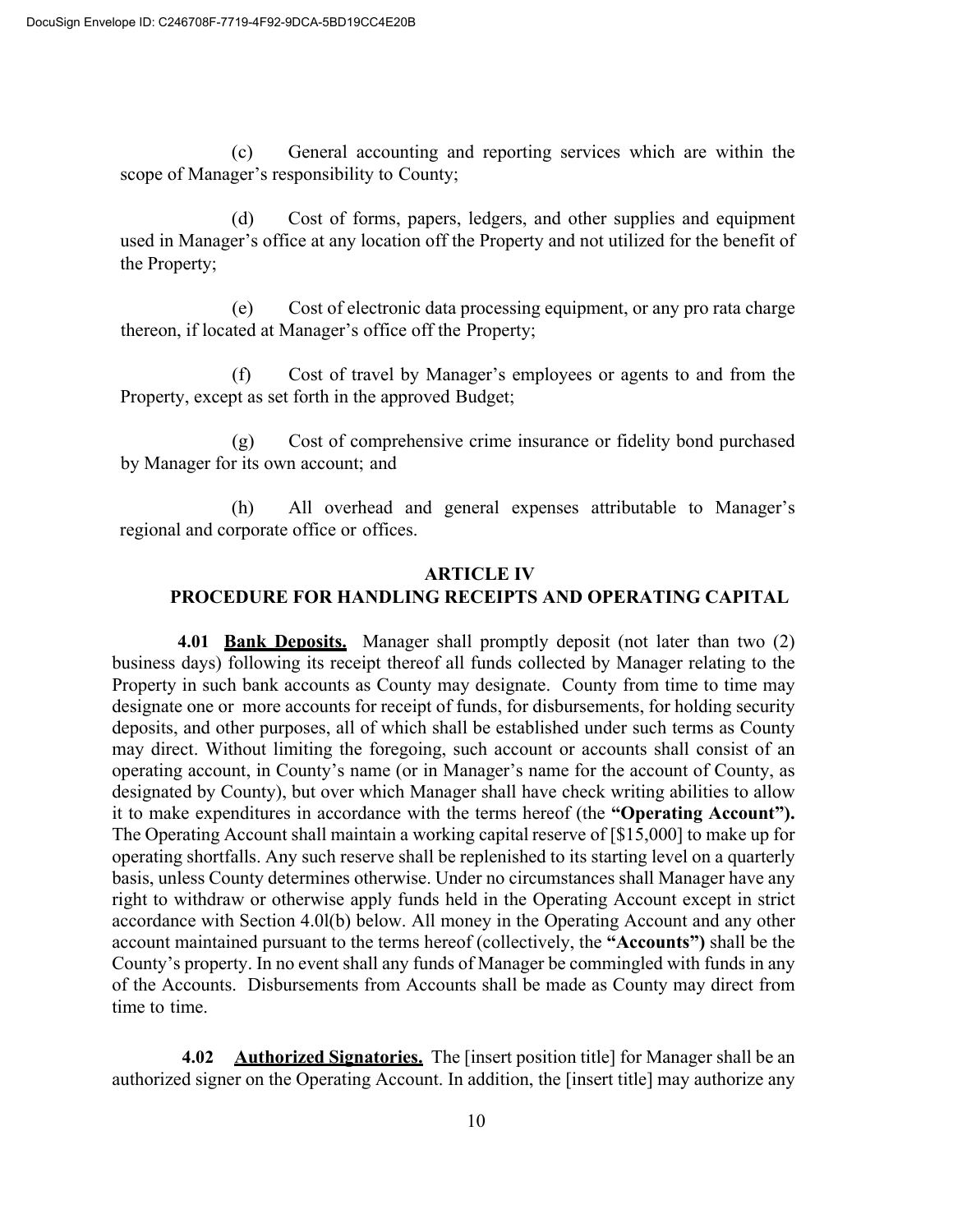person who qualifies as an authorized signatory on such accounts. Authorized signatories on such accounts shall have authority to make disbursements from such accounts for the purpose of fulfilling Manager's obligations hereunder. Funds over [Five Thousand Dollars (\$5,000.00)] may be withdrawn from such accounts in accordance with this Article IV, only upon the signature of at [least two (2) individuals who have been granted that authority by Manager]. All persons who are authorized signatories or who in any way handle funds for the Property (on-site or off-site) shall be insured for dishonesty in the minimum account of \$1,000,000.00 per occurrence or loss with not more than a \$5,000.00 deductible. A certificate confirming such insurance naming Manager and County as named insureds and confirming that it will not be modified or cancelled without at least thirty (30) days prior written notice to County shall be delivered to County prior to the Commencement Date.

# **ARTICLE V ACCOUNTING**

**5.01 Books and Records.** On behalf of County, Manager shall keep, or shall supervise and direct the keeping of, on a**n accrual** basis, of a comprehensive system of accounting and office records, books, and accounts pertaining to the Property, including accounts receivables, accounts payables, an aging summary, account summaries (e.g., cash, escrow, reserves), a general ledger, a check register, an income statement, rent roll and security deposits. Such records shall be subject to examination by County or its authorized agents, attorneys and accountants at all reasonable hours at the office where such records are maintained, and shall be delivered to County promptly, and in any event, within ten (10) days after the termination or expiration of this Agreement. All books and records of the Property shall be kept at the Property or at the location where any central accounting and bookkeeping services are performed by Manager, but at all times shall be the property of County.

# **5.02 Property Reports.**

(a) On or before the  $20<sup>th</sup>$  day of each month during the Term, Manager shall provide County with reports of the following for the preceding month: rent rolls, income levels of the tenants, delinquency reports, length of time token to perform repairs (both routine and emergency), incident and resolution reports, time spent on day to day activities, vacancy reports, unlawful detainers, calls for service.

(b) On or before each October 20, January 20, April 20, and July 20, Manager shall provide County with a report regarding funds spent on maintenance and repairs for the Property.

(c) Within forty-five (45) days after the end of each Fiscal Year, Manager shall provide County with reports on the following for the preceding Fiscal Year: occupancy and tenant rents and incomes, maintenance and repairs, tenant satisfaction surveys, and an annual audit.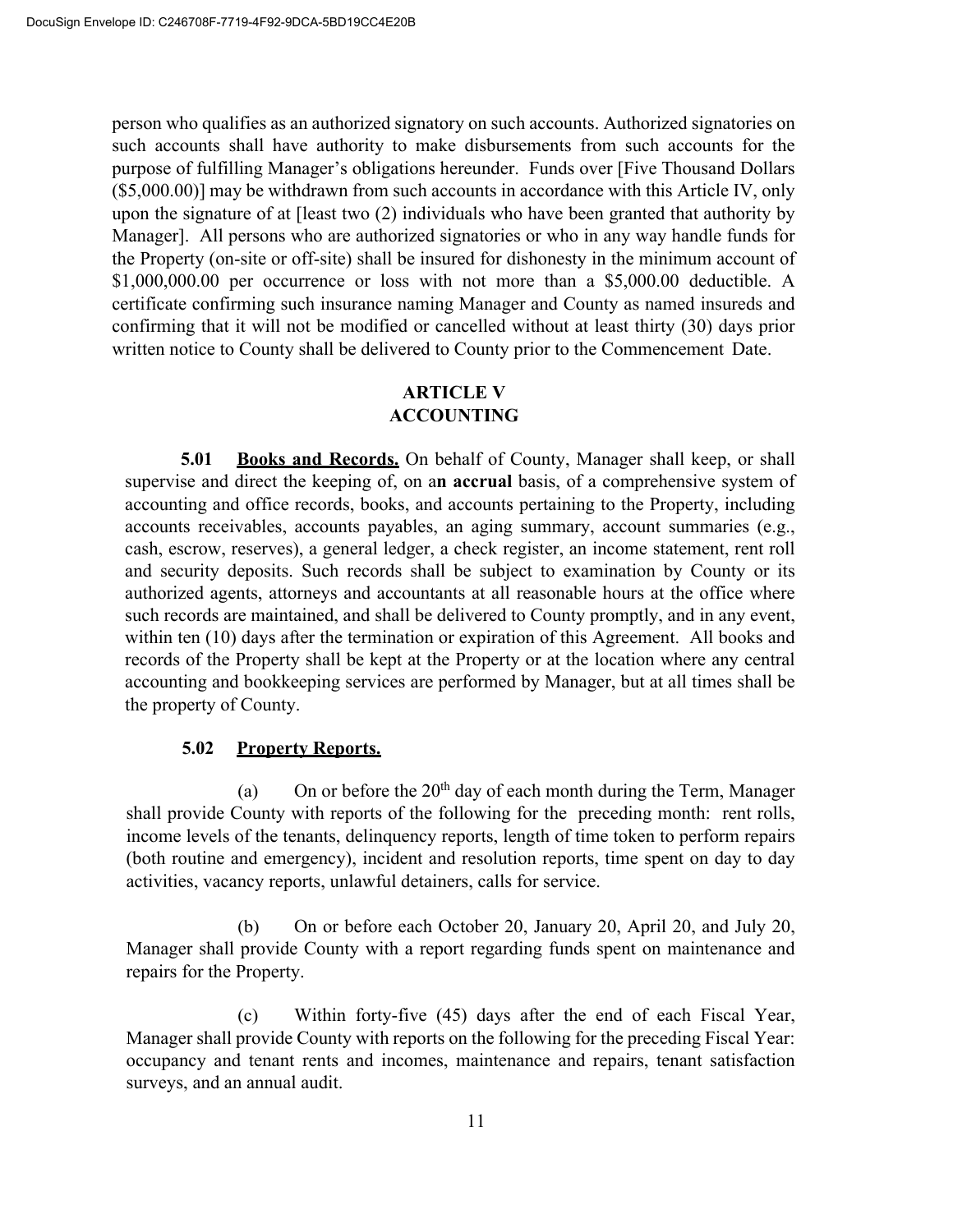#### **5.03 Financial Reports; Audits.**

(a) On or before twenty (20) days following the end of each calendar month, Manager shall deliver or cause to be delivered to County (i) an unaudited income and expense statement showing the results of operation of the Property for the preceding calendar month and the Fiscal Year to date; (ii) a comparison of actual income and expenses with the income and expenses projected in the Budget; and (iii) cash balances for reserves and the Operating Account as of the last day of such month.

(b) Within forty-five (45) days after the end of each Fiscal Year, Manager shall deliver or cause to be delivered to County an income and expense statement as of the end of such Fiscal Year, and the results of operation of the Property during the preceding Fiscal Year.

(c) County may request, and Manager shall cooperate in the production of, and financial audit of the Property and this Agreement, requested or initiated by County. Manager shall at its option (a) preserve all invoices for a period of four (4) years, or at the expiration of each Fiscal Year deliver all invoices to County. Such statements and computations shall be prepared from the books of account of the Property.

(d) County may request and Manager shall provide when available such additional monthly, quarterly and/or annual reports that relate to the operations of the Property.

#### **ARTICLE VI**

# **GENERAL COVENANTS OF COUNTY AND MANAGER**

**6.01 County's Right of Inspection and Review.** County and its accountants, attorneys, and agents shall have the right to enter upon any part of the Property at all reasonable times for the purpose of examining or inspecting the Property or examining or making extracts of books and records of the Property.

# **6.02 Indemnification and Hold Harmless.**

(a) Indemnification and Hold Harmless by County. County shall indemnify, defend, and hold harmless Manager, its officers, agents and employees from any claim, liability, loss, injury or damage arising out of, or in connection with the sole negligence or willful misconduct of County or County's agents, employees or contractors, excepting loss, injury or damage caused by Manager or personnel employed by the County. County shall reimburse Manager for all costs, attorneys' fees, expenses and liabilities incurred with respect to any litigation in which County is obligated to indemnify, defend and hold harmless the Manager under this Agreement.

(b) Indemnification by Manager. Manager shall indemnify County as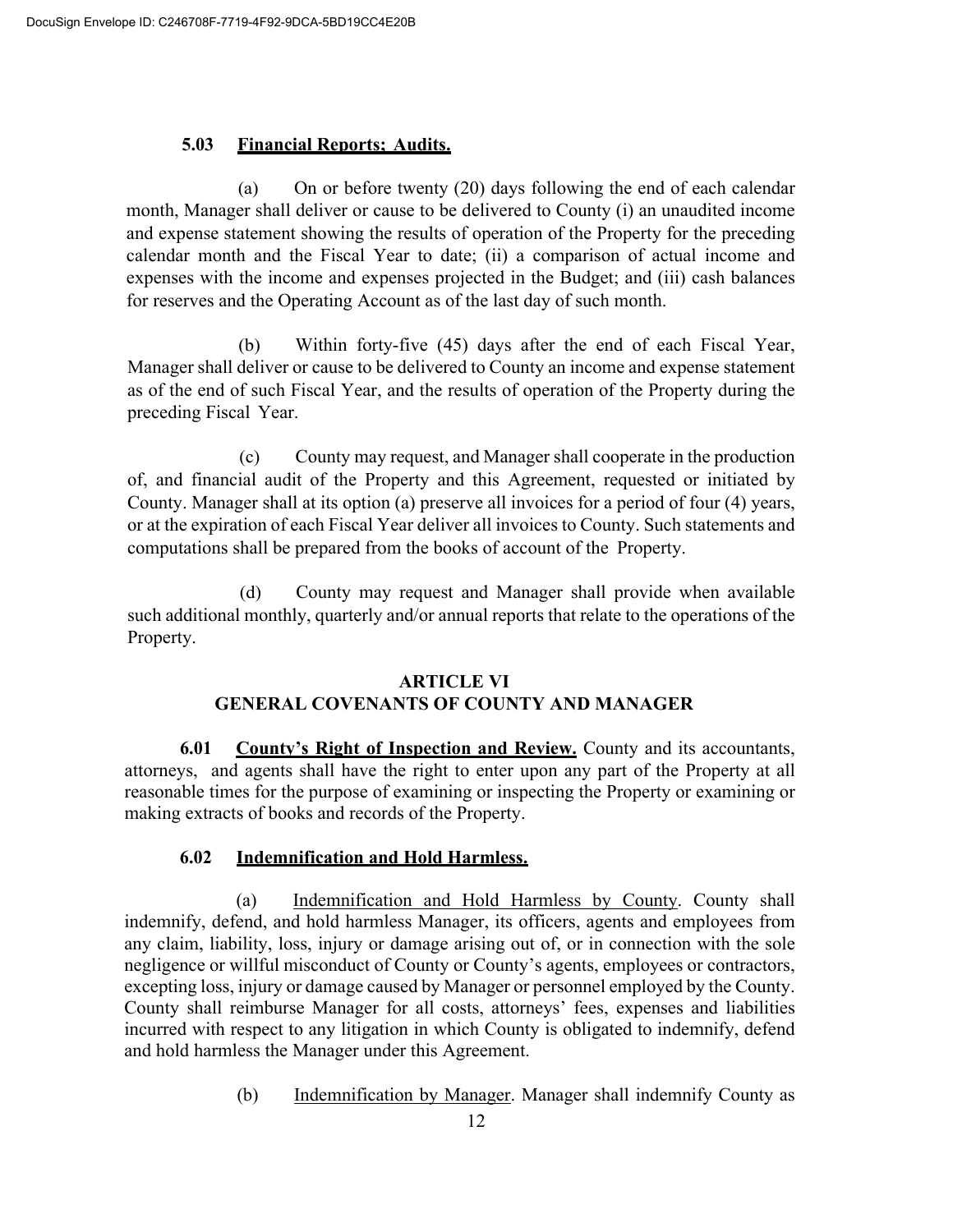provided in Exhibit B attached hereto.

(c) Survival of Covenants. The indemnification and hold harmless obligations of the parties in this Section 6.02 shall survive the expiration or earlier termination of this Agreement.

**6.03 Covenants Concerning Payment of Operating Expenses.** County covenants to pay all sums for operating expenses in excess of Gross Receipts required to operate the Property within ten (10) days after receipt of written notice from Manager.

#### **ARTICLE VII DEFAULTS and TERMINATION RIGHTS**

**7.01 Default by Manager.** County may immediately terminate this Agreement in the event of a breach of this Agreement by Manager that continues for a period of ten (10) days after notice thereof by County to Manager, or if such material breach cannot be cured within ten (10) days, then such additional period as shall be reasonable so long as Manager is capable of curing same and is diligently proceeding to cure such material breach.

**7.02 Defaults by County.** Manager may immediately terminate this Agreement in the event of a material breach of this Agreement by County that continues for a period of thirty (30) days after written notice thereof by Manager to County, or if such material breach cannot be cured within thirty (30) days, then such additional period as shall be reasonable so long as County is capable of curing same and is diligently proceeding to cure such material breach.

**7.03 Automatic Termination.** This Agreement shall terminate automatically upon the occurrence of any of the following:

(a) with respect to Manger, the commencement or occurrence of any of the following with respect to such person or entity: (a) a case under Title 11 of the U.S. Code, as now constituted or hereafter amended, or under any other applicable federal or state bankruptcy law or other similar law; (b) the appointment of (or a proceeding to appoint) a trustee or receiver of any property interest; (c) an attachment, execution or other judicial seizure of (or a proceeding to attach, execute or seize) a substantial property interest; (d) an assignment for the benefit of creditors; (e) the taking of, failure to take, or submission to any action indicating (after reasonable investigation) an inability to meet its financial obligations as they accrue; or (f) a dissolution or liquidation; provided, however, that the events described in clauses (a), (b) or (c) shall not be included if the same are (i) involuntary and not at any time consented to, (ii) contested within thirty (30) days of commencement and thereafter diligently and continuously contested, and (iii) dismissed or set aside, as the case may be, within ninety (90) days of commencement.

(b) upon the termination of the Ground Lease or an assignment thereof;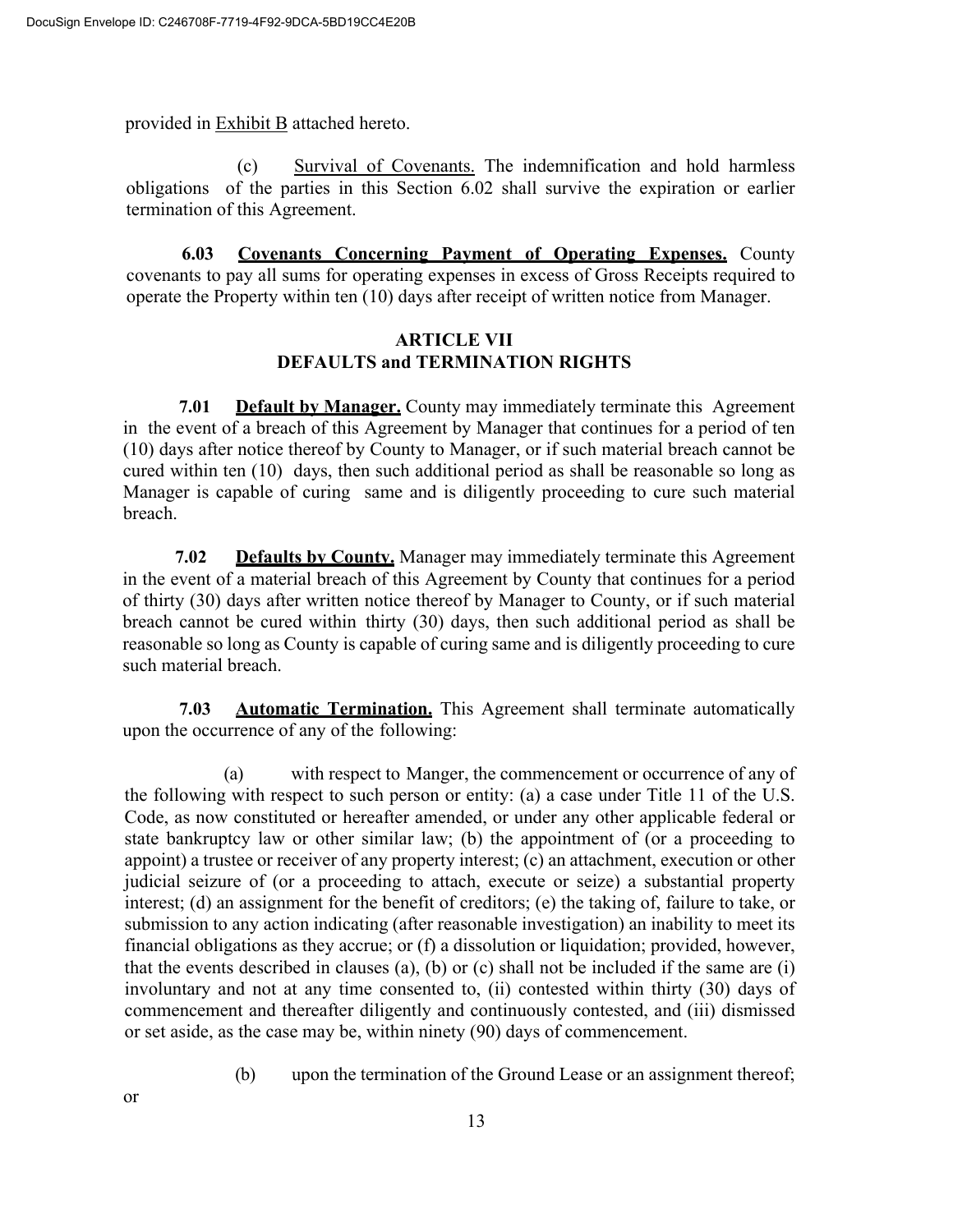(c) if all or substantially all of the Property shall be taken by condemnation (this Agreement shall terminate with respect to the portion of the Property taken by condemnation if less than all of the Property is so taken, and shall, unless otherwise terminated, continue in full force and effect with respect to the balance of the Property).

#### **7.04 Expiration ofTerm.**

(a) Upon the expiration of the Term, or the earlier termination hereof pursuant to any of Section 7.01, 7.02 or 7.03, the parties shall continue to be obligated to pay and perform all of their respective obligations (including, in the case of County, the payment of the fees and other amounts as set forth in Article III) which have accrued as of the date of termination, Manager shall deliver to County all funds, including tenant security deposits, books and records of County then in the possession or control of Manager. Upon the expiration of the Term, Manager shall use its best efforts to be available and to effect an orderly transition of the management and operation of the Property to County or an agent designated by County to cooperate with County or such agent.

> (b) Not later than thirty (30) days following expiration or termination, Manager

shall:

(i) account for and deliver to County all receipts, charges and income from the Property (including, without limitation, tenant security deposits) and other monies of County in Manager's actual possession or control;

(ii) deliver to County any monies due County under this Agreement received after such termination;

(iii) deliver to County, or to such other person as County shall designate, all materials, supplies, equipment, keys, contracts, documents, books and records (including, without limitation, accounts payable, financial records and accounting records) pertaining to this Agreement and/or the Property;

(iv) assign any then existing contracts and permits in the name of Manager, as agent for County, relating to the Property to County or to such party as County shall designate;

(v) within thirty (30) days after the effective date of expiration or termination of this Agreement, cause to be furnished to County a statement similar in form and content to its monthly statement covering the period from the date of the last such previous statement to the date of the termination of this Agreement; and

(vi) within ninety (90) days following expiration or termination, Manager shall deliver to County a final accounting as prepared by an independent certified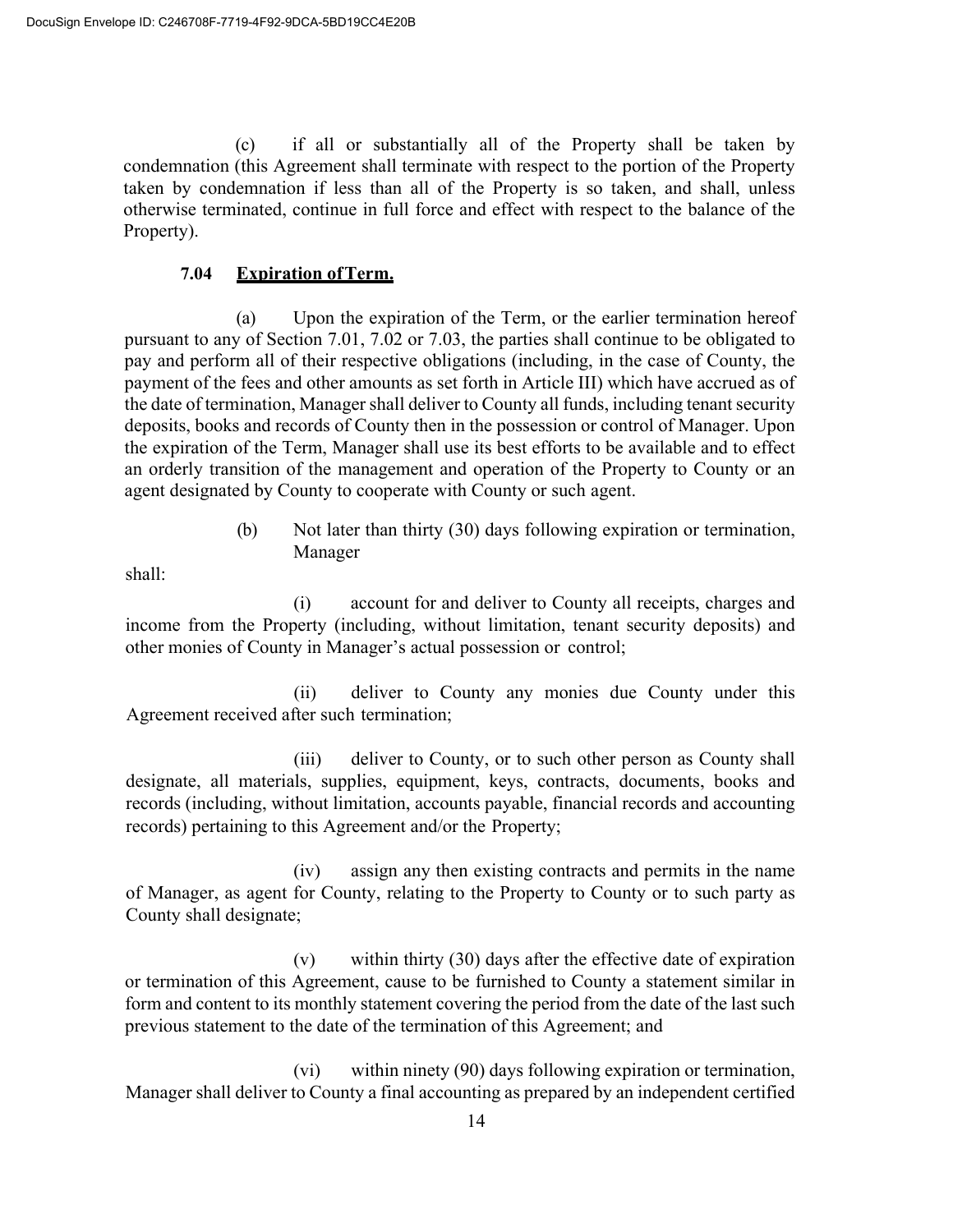account of Manager, in writing, with respect to the operations of the Property.

(c) This provision shall survive the expiration or earlier termination of this

Agreement.

#### **ARTICLE VIII INSURANCE**

**8.01 Insurance Carried by Manager.** Manager shall maintain the insurance, and comply with the requirements, set forth on Exhibit B attached hereto.

**8.02 County's Liability Insurance.** During the Term, County, at County's expense, shall carry and maintain primary commercial general liability insurance on an "occurrence" basis, naming Manager as an insured, with limits of not less than \$3,000,000 per occurrence ("**County's Liability Insurance**") [confirm with County risk management]. If such County's insurance has a deductible, or similar clause, County shall be responsible for paying any losses that are not covered by the foregoing liability insurance because of such deductible or similar clause.

**8.03 Handling Claims.** Manager shall report to County promptly in writing all accidents and claims of which it is aware for damage and injury relating to the Countyship, operation, and maintenance of the Property and any damage or destruction to the Property coming to the attention of Manager. Manager shall manage and maintain complete files regarding any insurance claims related to the Property, but Manager shall not settle on County's behalf any claims with County's insurers or any third-party claimant.

#### **ARTICLE IX MISCELLANEOUS PROVISIONS**

**9.01 Governing Law.** This Agreement shall be governed by and construed and interpreted in accordance with the laws of the State of California.

**9.02 Section Headings.** The section headings contained in this Agreement are for convenience only and shall in no way enlarge or limit the scope or meaning of the provisions of this Agreement.

**9.03 Assignment.** None of the rights, interests, duties or obligations created by this Agreement may be assigned, transferred or delegated in whole or in part by Manager, and any such purported assignment, transfer or delegation shall be void.

**9.04 Waiver of Jury Trial.** TO THE EXTENT PERMITTED BY APPLICABLE LAW, EACH OF THE PARTIES HERETO HEREBY WAIVES TRIAL BY JURY IN ANY ACTION ARISING OUT OF MATTERS RELATED TO THIS AGREEMENT, WHICH WAIVER IS INFORMED AND VOLUNTARY.

**9.05 Notices.** Any notice or communication hereunder must be in writing, and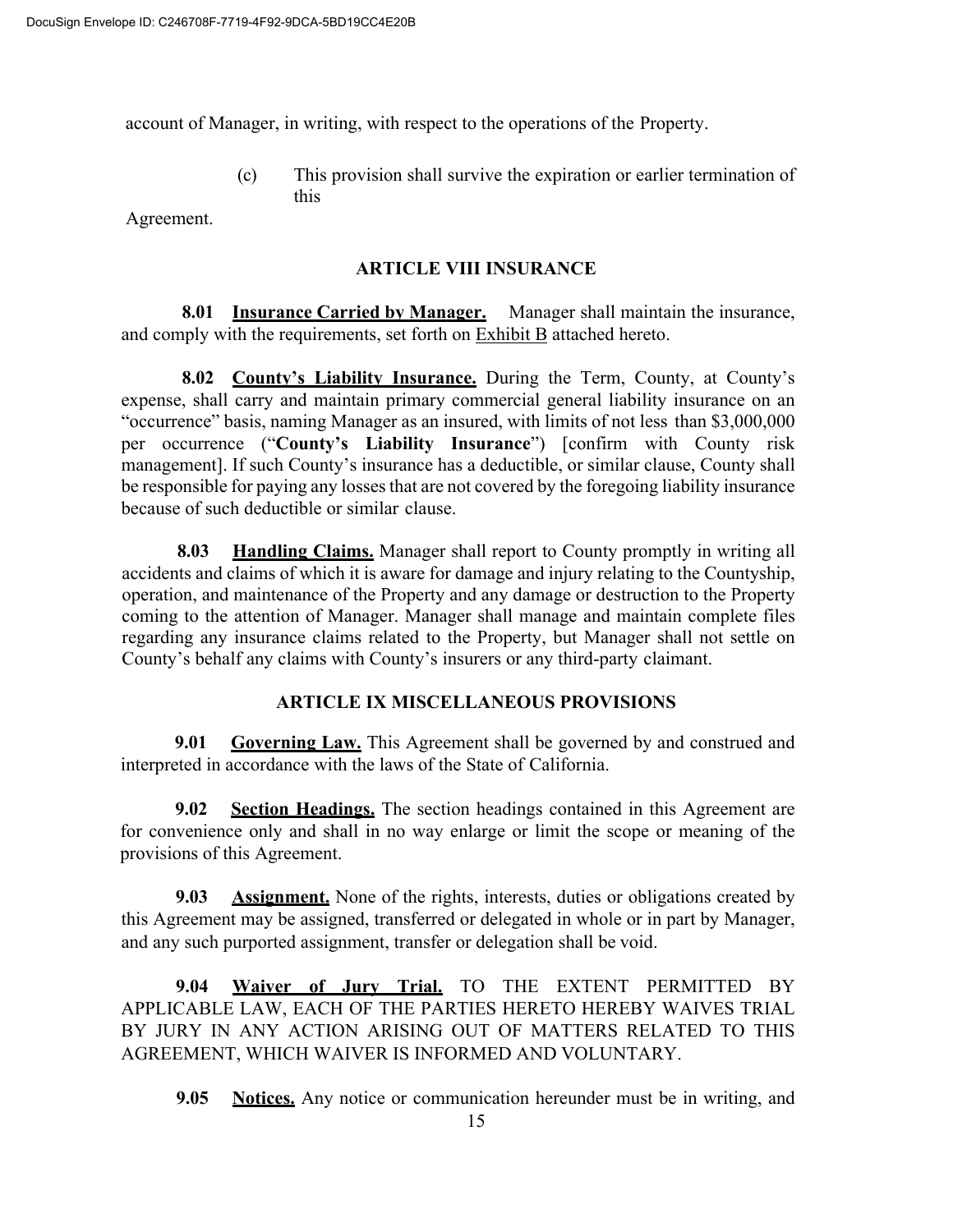may be given either by personal delivery or by private courier with an acknowledged receipt or by registered or certified mail, and if given by registered or certified mail, the notice shall be deemed to have been given and received three (3) business days after a registered or certified letter containing such notice, properly addressed, with postage prepaid, is deposited in the United States mail; and if given otherwise than by registered mail, it shall be deemed to have been given when delivered to and received by the party to whom it is addressed. Such notices or communications shall be given to the parties hereto at the addresses set forth opposite the names of the respective parties on the signature page hereof. Any party hereto may at any time by giving ten (10) days written notice to the other party hereto designate any other address in substitution of the foregoing address to which such notice or communication shall be given.

**9.06 Severability.** If any term, covenant or condition of this Agreement or the application thereof to any person or circumstance shall, to any extent, be invalid or unenforceable, the remainder of this Agreement or such other documents, or the application of such term, covenant or condition to persons or circumstances other than those as to which it is held invalid or unenforceable, shall not be affected thereby, and each term, covenant or condition of this Agreement or such other documents shall be valid and shall be enforced to the fullest extent permitted by law.

**9.07 No Joint Venture or Partnership.** County and Manager hereby agree that nothing contained herein or in any document executed in connection herewith shall be construed as making Manager and County joint ventures or partners.

**9.08 Third-Party Beneficiaries.** This agreement does not, and is not intended to, confer any rights or remedies upon any person or entity other than the parties.

**9.09 Modification; Termination.** This Agreement terminates any and all prior management agreements between County and Manager, related to the Property, and any amendment, modification, termination or release of this Agreement may be effected only by a written instrument executed by Manager and County.

**9.10 Total Agreement.** This Agreement is a total and complete integration of any and all agreements existing between Manager and County and supersedes any prior oral or written agreements, promises or representations between them.

**9.11 Successors and Assigns.** This Agreement shall be binding upon and shall inure to the benefit of the parties hereto and their permitted successors and assigns.

**9.12 No Recordation.** Neither County nor Manager shall file or record any instrument or document relative to this Agreement in the public records in any County or State in which County or Manager are doing business or its assets are situated.

# **9.13 Notice of Health Insurance Portability and Accountability (HIPPA) and Patient Privacy Law Compliance.**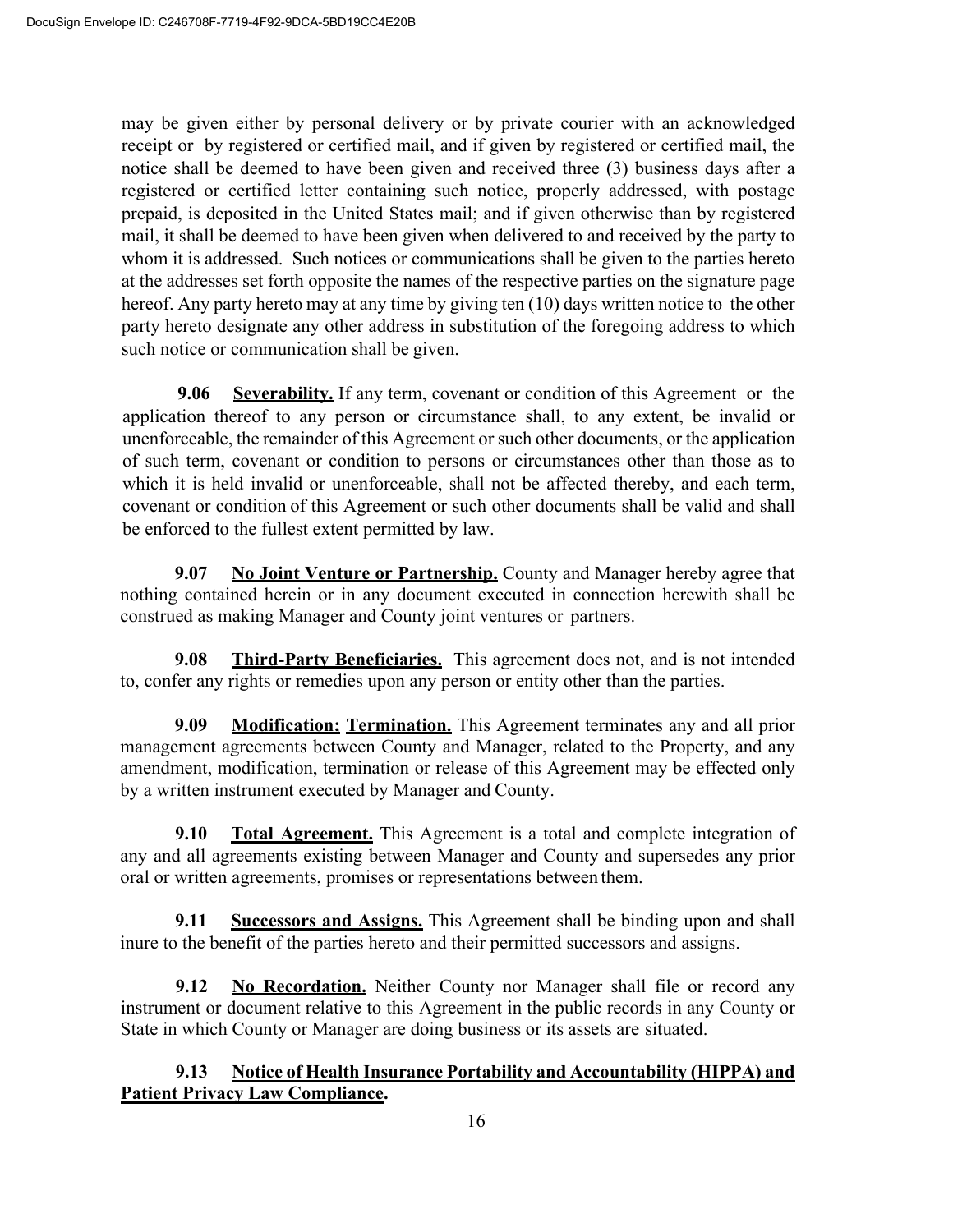(a) Manager acknowledges that it may have direct or incidental access to Protected Health Information or PHI or contact with patients. For purposes of this Section, "**Protected Health Information**" or "**PHI**" shall have the meaning provided by the Standards for Privacy of Individually Identifiable Health Information, 45 C.F.R. Part 160 and Subparts A and E of Part 164 (the "**Privacy Standards**") as promulgated by the Department of Health and Human Services ("**HHS**") pursuant to the Health Insurance Portability and Accountability Act of 1996 ("**HIPAA**") (42 U.S.C. Section 1320d, et seq.), California Civil Code Section 56.20 et seq. and other applicable California laws (each and collectively, the "**HIPAA Laws**").

(b) Manager will endeavor to implement reasonable safeguards to protect the PHI from any intentional or unintentional disclosure to third parties in violation of the Privacy Standards by implementing appropriate administrative, technical, and physical safeguards to limit incidental disclosures of PHI. The parties agree that neither the Manager nor Manager's representatives shall need access to, nor shall Manager or the Manager representatives use or disclose, any PHI of a tenant. In the event, however, PHI is disclosed to Manager or the Manager representatives, either directly or indirectly and regardless of whether the disclosure is inadvertent or otherwise, Manager agrees to take reasonable steps to maintain, and to require Manager's representatives to maintain, the privacy and confidentiality of such PHI, including that no PHI will be knowingly removed from the Property by Manager or the Manager representatives, and no PHI will be discussed with or otherwise knowingly disclosed to any other person or entity. Manager agrees to immediately notify County upon learning of any disclosure of PHI to Manager or the Manager representatives. The parties agree that the foregoing does not create, and is not intended to create, a "business associate" relationship between the parties as that term is defined by the Privacy Standards.

**9.14 Standard County Provisions.** Manager shall comply with the provisions set forth in Exhibit C attached hereto.

# [SIGNATURES FOLLOW ON NEXT PAGE]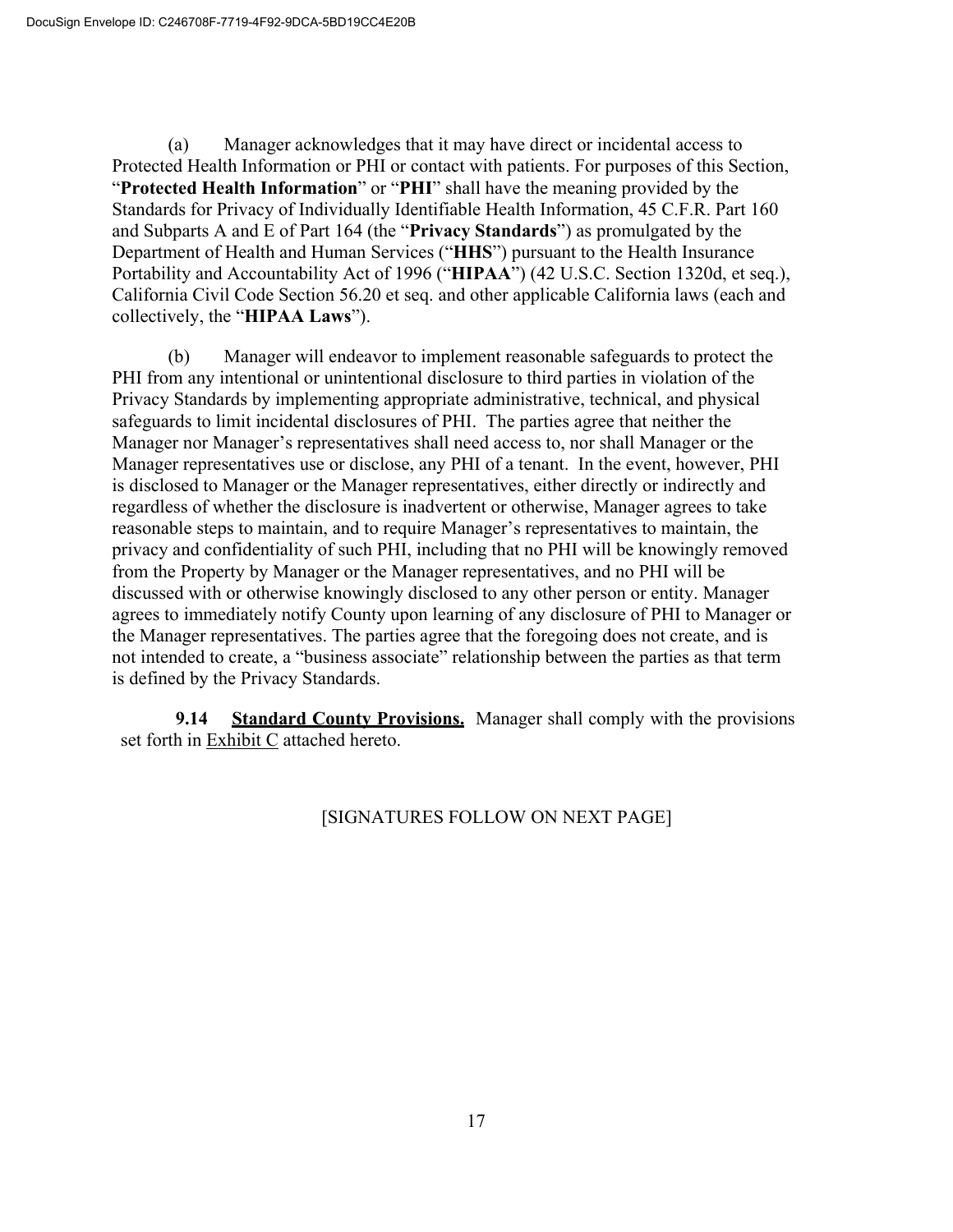IN WITNESS WHEREOF, the parties hereto have executed this Management Agreement as of the day and year first above written.

"COUNTY"

COUNTY OF SANTA CLARA, a political subdivision of the State of California

-DocuSigned by:  $By$   $\frac{\mathcal{A}}{\mathcal{A}}$   $\frac{\mathcal{A}}{\mathcal{A}}$   $\frac{\mathcal{A}}{\mathcal{A}}$   $\frac{\mathcal{A}}{\mathcal{A}}$   $\frac{\mathcal{A}}{\mathcal{A}}$   $\frac{\mathcal{A}}{\mathcal{A}}$   $\frac{\mathcal{A}}{\mathcal{A}}$   $\frac{\mathcal{A}}{\mathcal{A}}$   $\frac{\mathcal{A}}{\mathcal{A}}$   $\frac{\mathcal{A}}{\mathcal{A}}$   $\frac{\mathcal{A}}{\mathcal{A}}$   $\frac{\mathcal{A}}{\mathcal{A}}$   $\frac{\mathcal{A}}{\mathcal{$ Name:

Title:

Date: \_\_\_\_\_\_\_\_\_\_, 2020 9/3/2020

APPROVED AS TO FORM AND LEGALITY:

DocuSigned by: 9/2/2020  $\frac{1}{2}$   $\frac{1}{2}$   $\frac{1}{2}$   $\frac{1}{2}$   $\frac{1}{2}$   $\frac{1}{2}$   $\frac{1}{2}$   $\frac{1}{2}$   $\frac{1}{2}$   $\frac{1}{2}$   $\frac{1}{2}$   $\frac{1}{2}$   $\frac{1}{2}$   $\frac{1}{2}$   $\frac{1}{2}$   $\frac{1}{2}$   $\frac{1}{2}$   $\frac{1}{2}$   $\frac{1}{2}$   $\frac{1}{2}$   $\frac{1}{2}$   $\frac{1}{2}$ 

KAREN M. WILLIS Deputy County Counsel "MANAGER"

ABODE SERVICES, a California public benefit corporation

| DocuSigned by:<br>Vinian Wan |  |
|------------------------------|--|
| By                           |  |
| Name: V1V1an Wan             |  |
| Title:                       |  |

Date: <sup>9/2/2020</sup>, 2020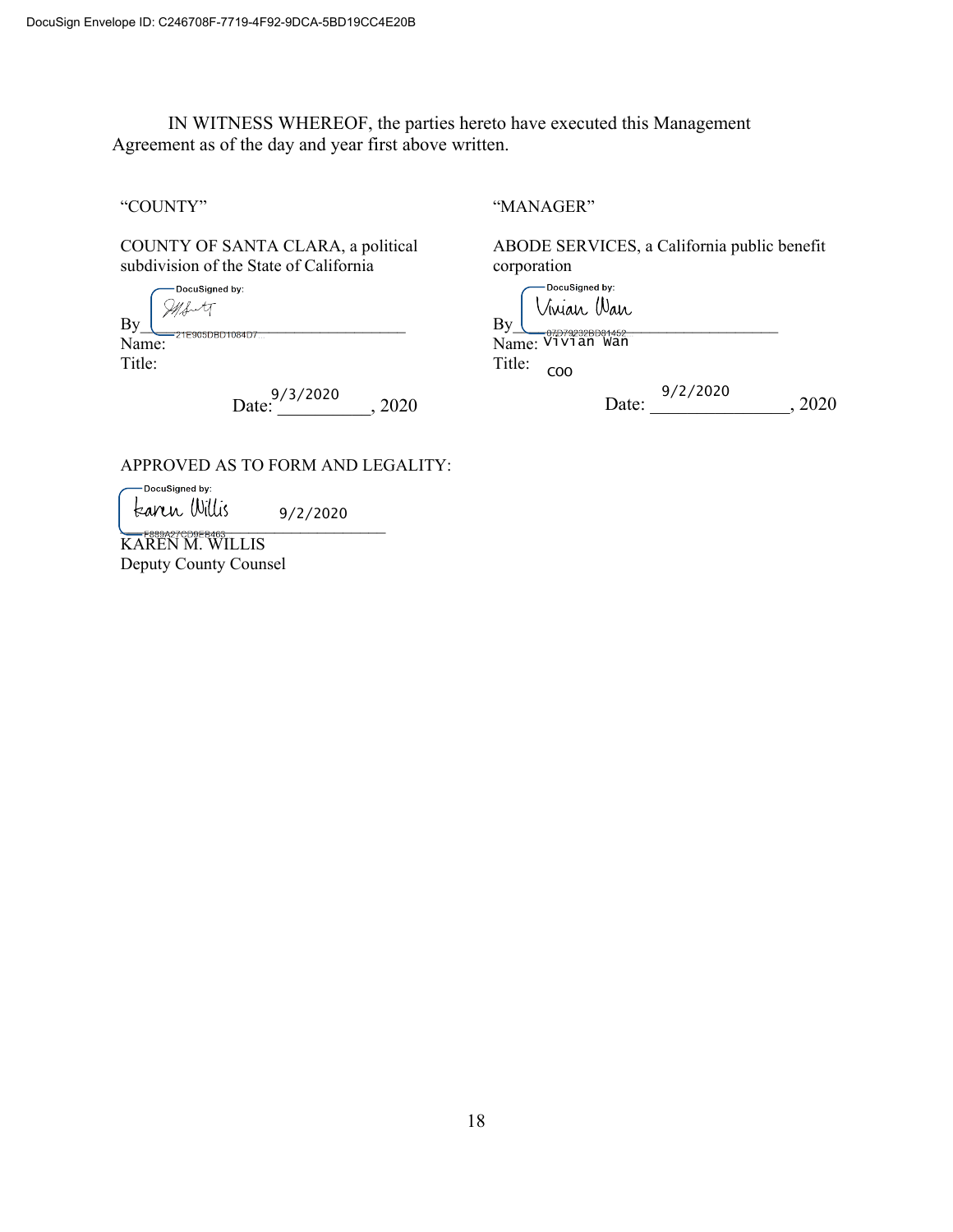# **EXHIBIT A**

# DEPICTION OF PROPERTY

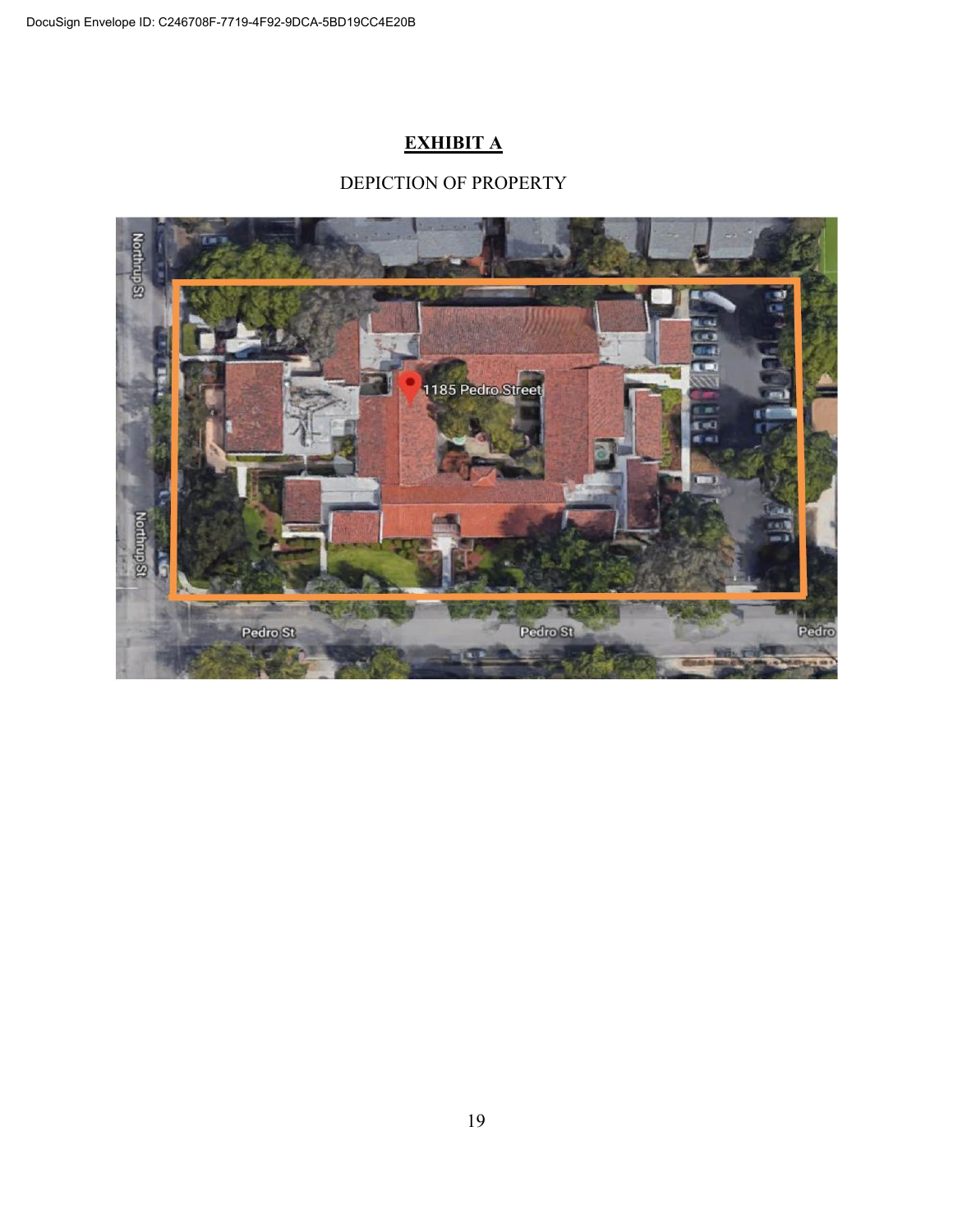# **EXHIBIT B**

# MANAGER'S INDEMNIFICATION AND INSURANCE [Subject to County Risk Management Review]

# *INSURANCE REQUIREMENTS FOR STANDARD CONTRACTS ABOVE \$100,000*

# Indemnity

The Contractor shall indemnify, defend, and hold harmless the County of Santa Clara (hereinafter "County"), its officers, agents and employees from any claim, liability, loss, injury or damage arising out of, or in connection with, performance of this Agreement by Contractor and/or its agents, employees or sub-contractors, excepting only loss, injury or damage caused by the sole negligence or willful misconduct of personnel employed by the County. It is the intent of the parties to this Agreement to provide the broadest possible coverage for the County. The Contractor shall reimburse the County for all costs, attorneys' fees, expenses and liabilities incurred with respect to any litigation in which the Contractor is obligated to indemnify, defend and hold harmless the County under this Agreement.

# Insurance

Without limiting the Contractor's indemnification of the County, the Contractor shall provide and maintain at its own expense, during the term of this Agreement, or as may be further required herein, the following insurance coverages and provisions:

# A. Evidence of Coverage

Prior to commencement of this Agreement, the Contractor shall provide a Certificate of Insurance certifying that coverage as required herein has been obtained. Individual endorsements executed by the insurance carrier shall accompany the certificate. In addition, a certified copy of the policy or policies shall be provided by the Contractor upon request.

This verification of coverage shall be sent to the requesting County department, unless otherwise directed. The Contractor shall not receive a Notice to Proceed with the work under the Agreement until it has obtained all insurance required and such insurance has been approved by the County. This approval of insurance shall neither relieve nor decrease the liability of the Contractor.

# B. Qualifying Insurers

All coverages, except surety, shall be issued by companies which hold a current policy holder's alphabetic and financial size category rating of not less than A- V, according to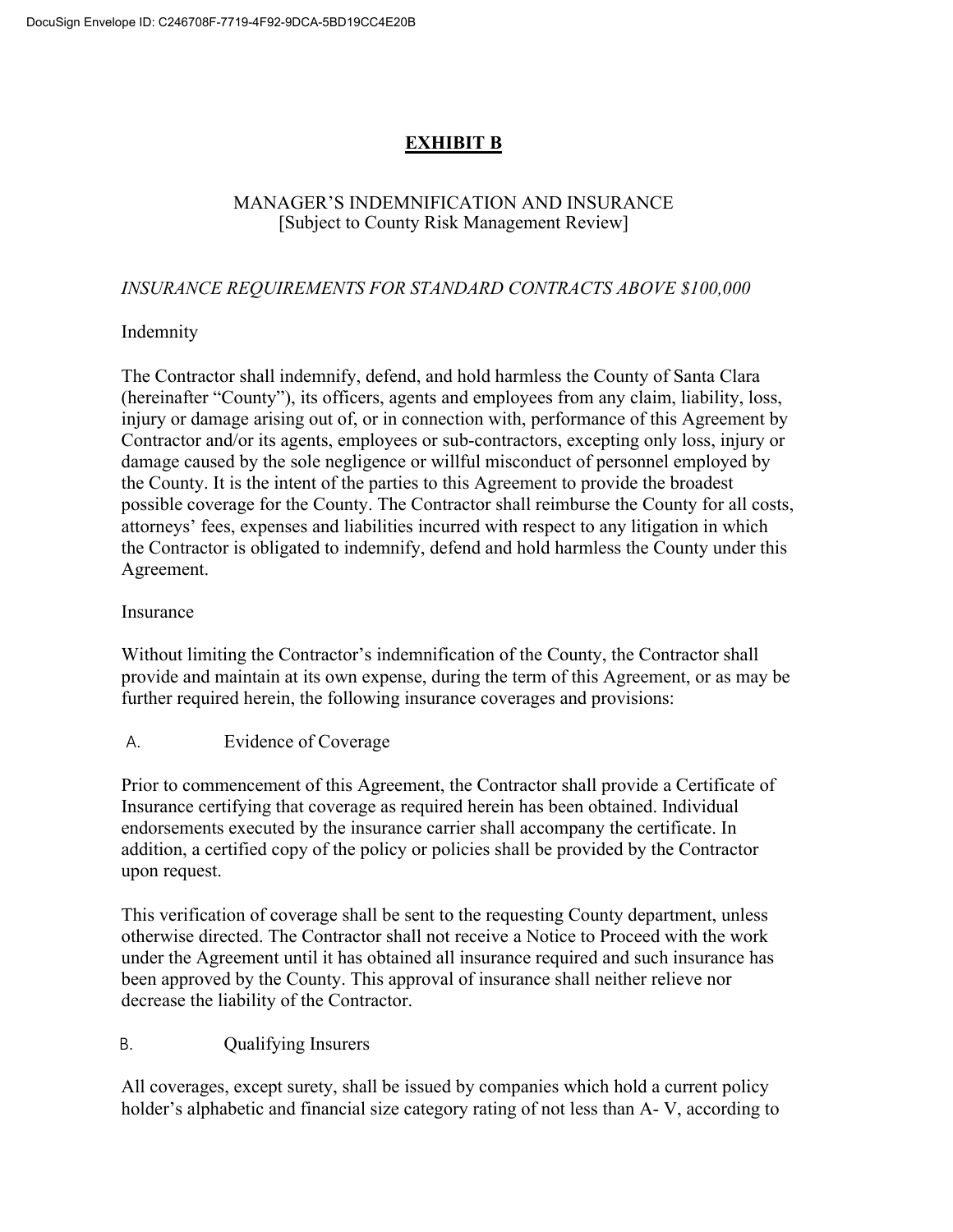the current Best's Key Rating Guide or a company of equal financial stability that is approved by the County's Insurance Manager.

# C. Notice of Cancellation

All coverage as required herein shall not be canceled or changed so as to no longer meet the specified County insurance requirements without 30 days' prior written notice of such cancellation or change being delivered to the County of Santa Clara or their designated agent.

# D. Insurance Required

1. Commercial General Liability Insurance - for bodily injury (including death) and property damage which provides limits as follows:

|    | a. | Each occurrence                           | \$1,000,000                                           |
|----|----|-------------------------------------------|-------------------------------------------------------|
|    | b. | General aggregate -                       | \$2,000,000                                           |
|    | C. |                                           | Products/Completed Operations aggregate - \$2,000,000 |
|    | d. | Personal Injury-                          | \$1,000,000                                           |
| 2. |    | General liability coverage shall include: |                                                       |
|    | a. | Premises and Operations                   |                                                       |
|    |    |                                           |                                                       |

- b. Products/Completed
- c. Personal Injury liability
- d. Severability of interest
- 3. General liability coverage shall include the following endorsement, a copy of which shall be provided to the County:

Additional Insured Endorsement, which shall read:

"County of Santa Clara, and members of the Board of Supervisors of the County of Santa Clara, and the officers, agents, and employees of the County of Santa Clara, individually and collectively, as additional insureds."

Insurance afforded by the additional insured endorsement shall apply as primary insurance, and other insurance maintained by the County of Santa Clara, its officers, agents, and employees shall be excess only and not contributing with insurance provided under this policy. Public Entities may also be added to the additional insured endorsement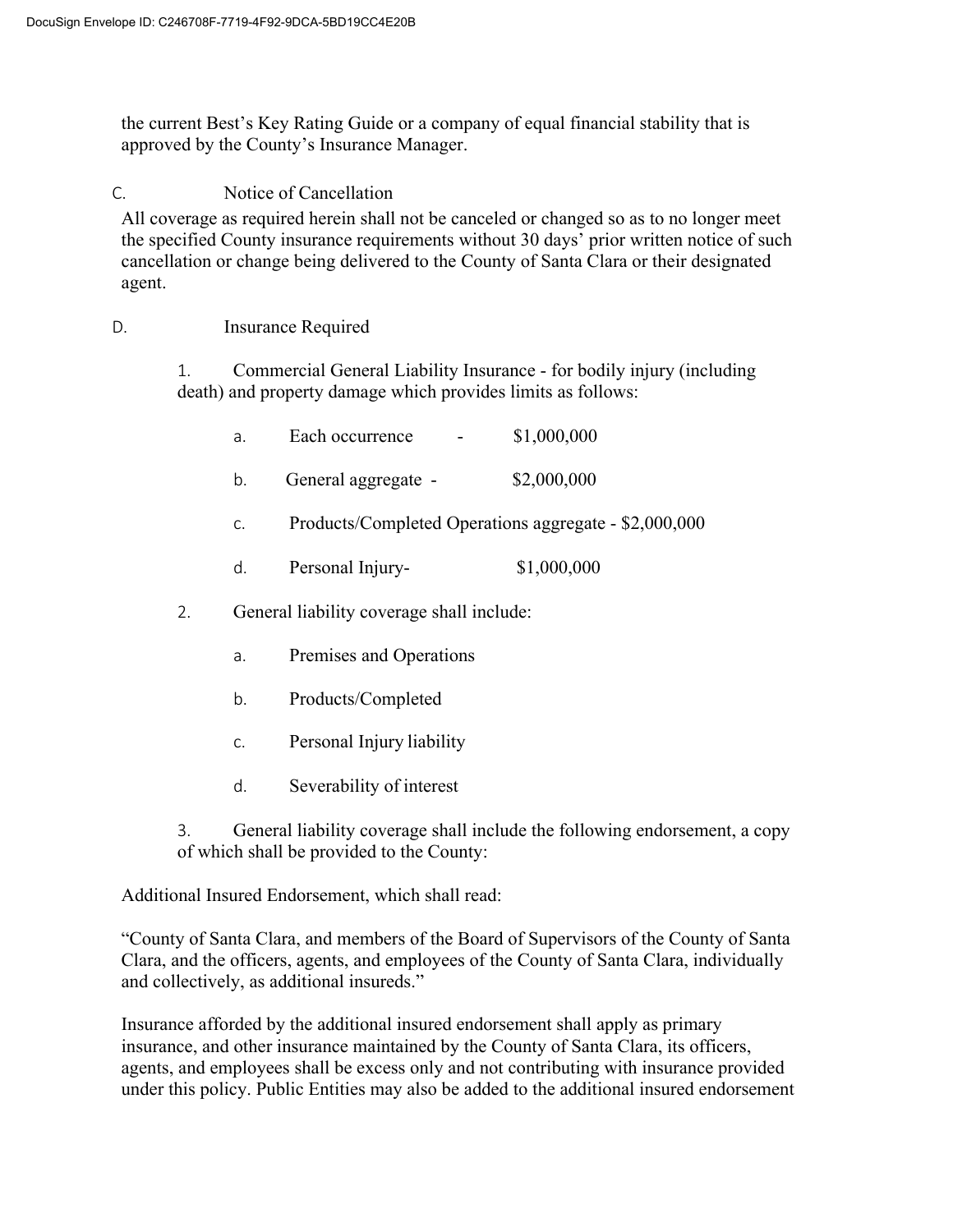as applicable and the contractor shall be notified by the contracting department of these requirements.

4. Automobile Liability Insurance

For bodily injury (including death) and property damage which provides total limits of not less than one million dollars (\$1,000,000) combined single limit per occurrence applicable to all owned, non-owned and hired vehicles.

4a. Aircraft/Watercraft Liability Insurance (Required if Contractor or any of its agents or subcontractors will operate aircraft or watercraft in the scope of the Agreement)

For bodily injury (including death) and property damage which provides total limits of not less than one million dollars (\$1,000,000) combined single limit per occurrence applicable to all owned, non-owned and hired aircraft/watercraft.

5. Workers' Compensation and Employer's Liability Insurance

a. Statutory California Workers' Compensation coverage including broad form all-states coverage.

b. Employer's Liability coverage for not less than one million dollars (\$1,000,000) per occurrence.

E. Special Provisions

The following provisions shall apply to this Agreement:

1. The foregoing requirements as to the types and limits of insurance coverage to be maintained by the Contractor and any approval of said insurance by the County or its insurance consultant(s) are not intended to and shall not in any manner limit or qualify the liabilities and obligations otherwise assumed by the Contractor pursuant to this Agreement, including but not limited to the provisions concerning indemnification.

2. The County acknowledges that some insurance requirements contained in this Agreement may be fulfilled by self- insurance on the part of the Contractor. However, this shall not in any way limit liabilities assumed by the Contractor under this Agreement. Any self- insurance shall be approved in writing by the County upon satisfactory evidence of financial capacity. Contractors obligation hereunder may be satisfied in whole or in part by adequately funded selfinsurance programs or self- insurance retentions.

3. Should any of the work under this Agreement be sublet, the Contractor shall require each of its subcontractors of any tier to carry the aforementioned coverages, or Contractor may insure subcontractors under its own policies.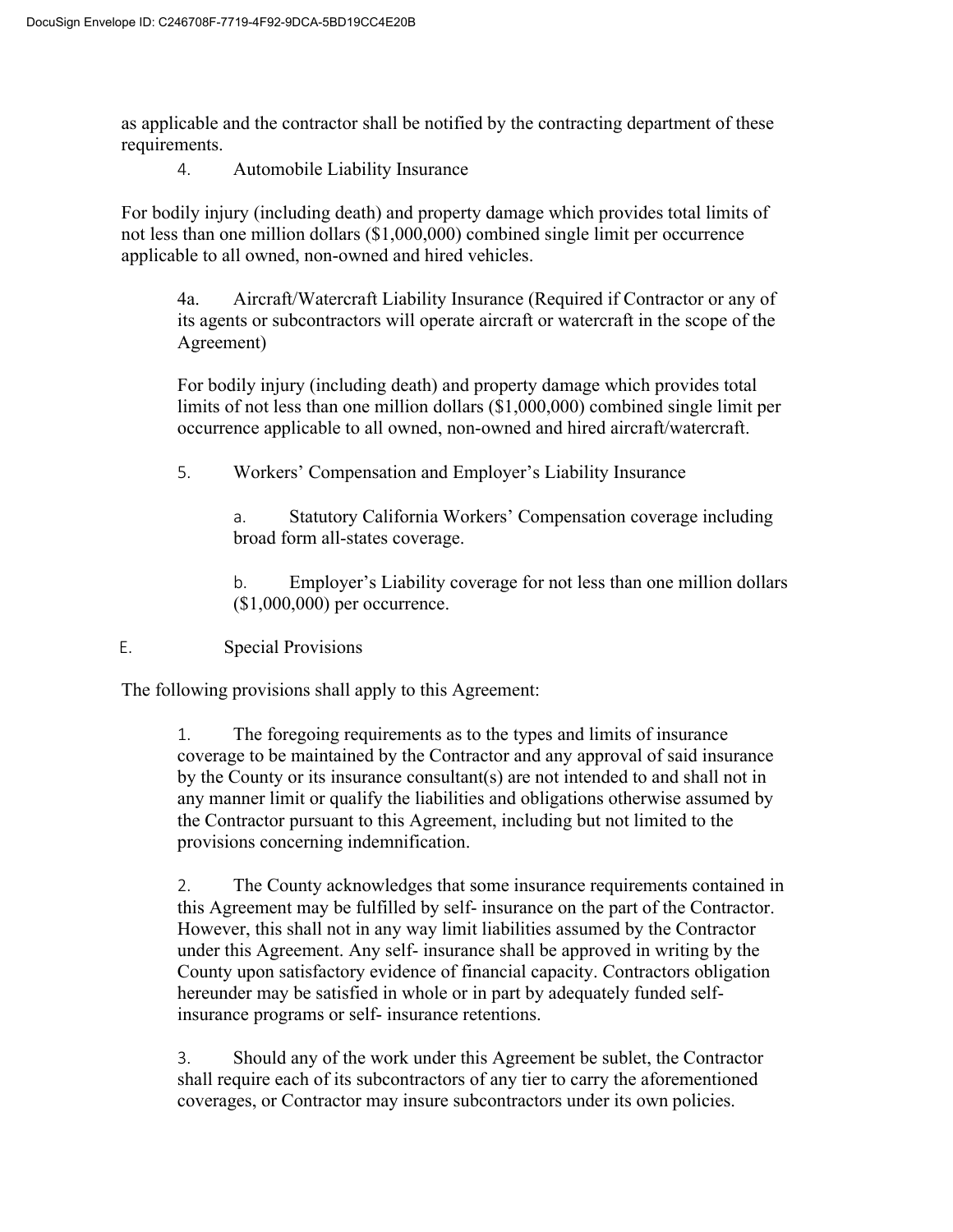4. The County reserves the right to withhold payments to the Contractor in the event of material noncompliance with the insurance requirements outlined above.

F. Fidelity Bonds (Required only if contractor will be receiving advanced funds or payments) Before receiving compensation under this Agreement, Contractor will furnish County with evidence that all officials, employees, and agents handling or having access to funds received or disbursed under this Agreement, or authorized to sign or countersign checks, are covered by a BLANKET FIDELITY BOND in an amount of AT LEAST fifteen percent (15%) of the maximum financial obligation of the County cited herein. If such bond is canceled or reduced, Contractor will notify County immediately, and County may withhold further payment to Contractor until proper coverage has been obtained. Failure to give such notice may be cause for termination of this Agreement, at the option of County.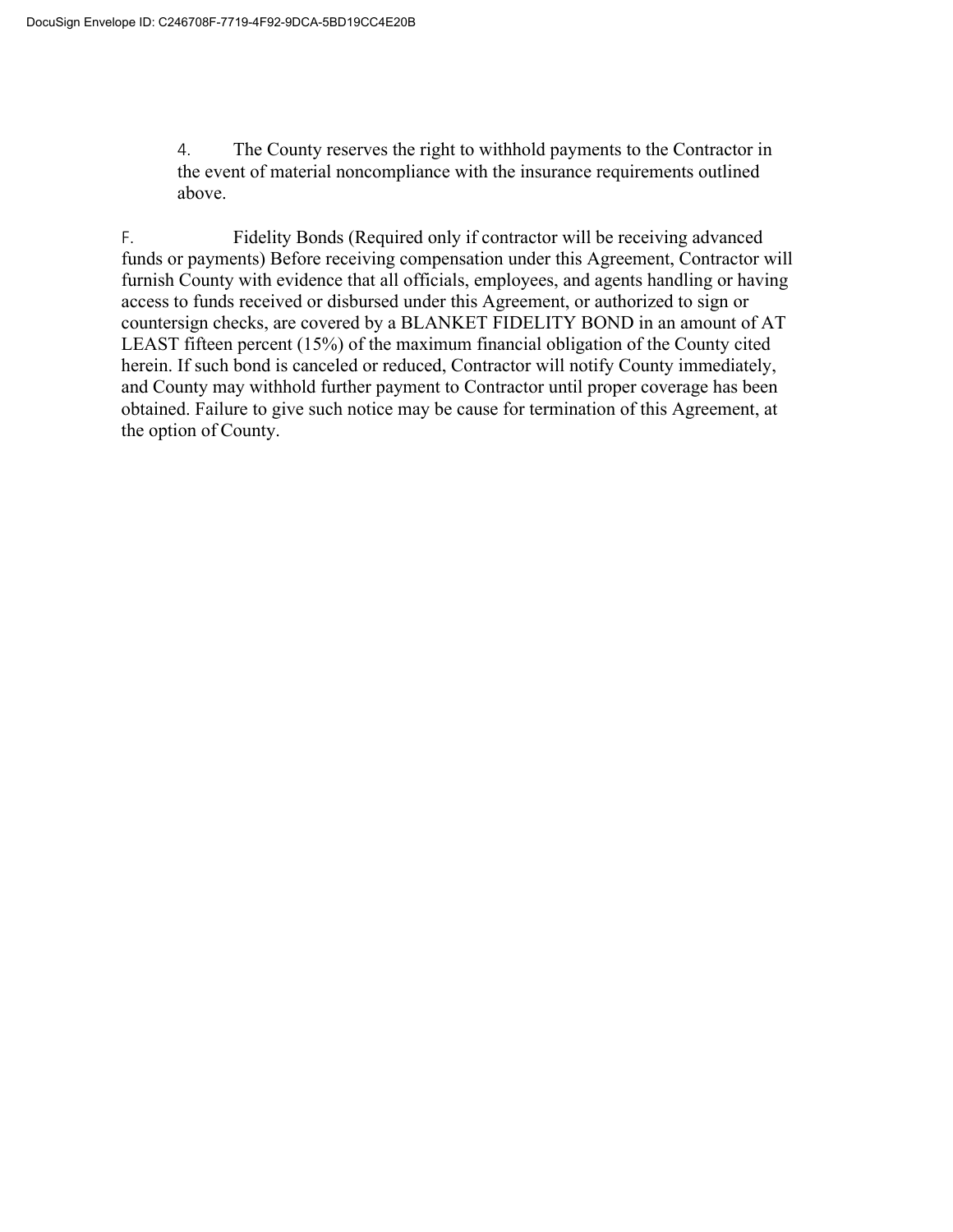# **EXHIBIT C STANDARD PROVISIONS**

#### **A. CONFLICTS OF INTEREST**

Contractor shall comply, and require its subcontractors to comply, with all applicable (i) requirements governing avoidance of impermissible client conflicts; and (ii) federal, state and local conflict of interest laws and regulations including, without limitation, California Government Code section 1090 et. seq., the California Political Reform Act (California Government Code section 87100 et. seq.) and the regulations of the Fair Political Practices Commission concerning disclosure and disqualification (2 California Code of Regulations section 18700 et. seq.). Failure to do so constitutes a material breach of this Agreement and is grounds for immediate termination of this Agreement by the County.

In accepting this Agreement, Contractor covenants that it presently has no interest, and will not acquire any interest, direct or indirect, financial or otherwise, which would conflict in any manner or degree with the performance of this Agreement.

Contractor further covenants that, in the performance of this Agreement, it will not employ any contractor or person having such an interest. Contractor, including but not limited to contractor's employees and subcontractors, may be subject to the disclosure and disqualification provisions of the California Political Reform Act of 1974 (the "Act"), that (1) requires such persons to disclose economic interests that may foreseeably be materially affected by the work performed under this Agreement, and (2) prohibits such persons from making or participating in making decisions that will foreseeably financially affect such interests.

#### B. ASSIGNMENT OF CLAYTON ACT, CARTWRIGHT ACT CLAIMS

Contractor assigns to the County all rights, title, and interest in and to all causes of action it may have under Section 4 of the Clayton Act (15 U.S.C. Sec. 15) or under the Cartwright Act (Chapter 2 (commencing with Section 16700) of Part 2 of Division 7 of the Business and Professions Code), arising from purchases of goods, materials, or services by the Contractor for sale to the County pursuant to this Agreement.

#### **C. COMPLIANCE WITH ALL LAWS, INCLUDING NONDISCRIMINATION, EQUAL OPPORTUNITY, AND WAGE THEFT PREVENTION**

(1) Compliance with All Laws. Contractor shall comply with all applicable Federal, State, and local laws, regulations, rules, and policies (collectively, "Laws"), including but not limited to the non-discrimination, equal opportunity, and wage and hour Laws referenced in the paragraphs below.

(2) Compliance with Non-Discrimination and Equal Opportunity Laws: Contractor shall comply with all applicable Laws concerning nondiscrimination and equal opportunity in employment and contracting, including but not limited to the following: Santa Clara County's policies for contractors on nondiscrimination and equal opportunity; Title VII of the Civil Rights Act of 1964 as amended; Americans with Disabilities Act of 1990; the Age Discrimination in Employment Act of 1967; the Rehabilitation Act of 1973 (Sections 503 and 504); the Equal Pay Act of 1963; California Fair Employment and Housing Act (Gov. Code § 12900 et seq.); California Labor Code sections 1101,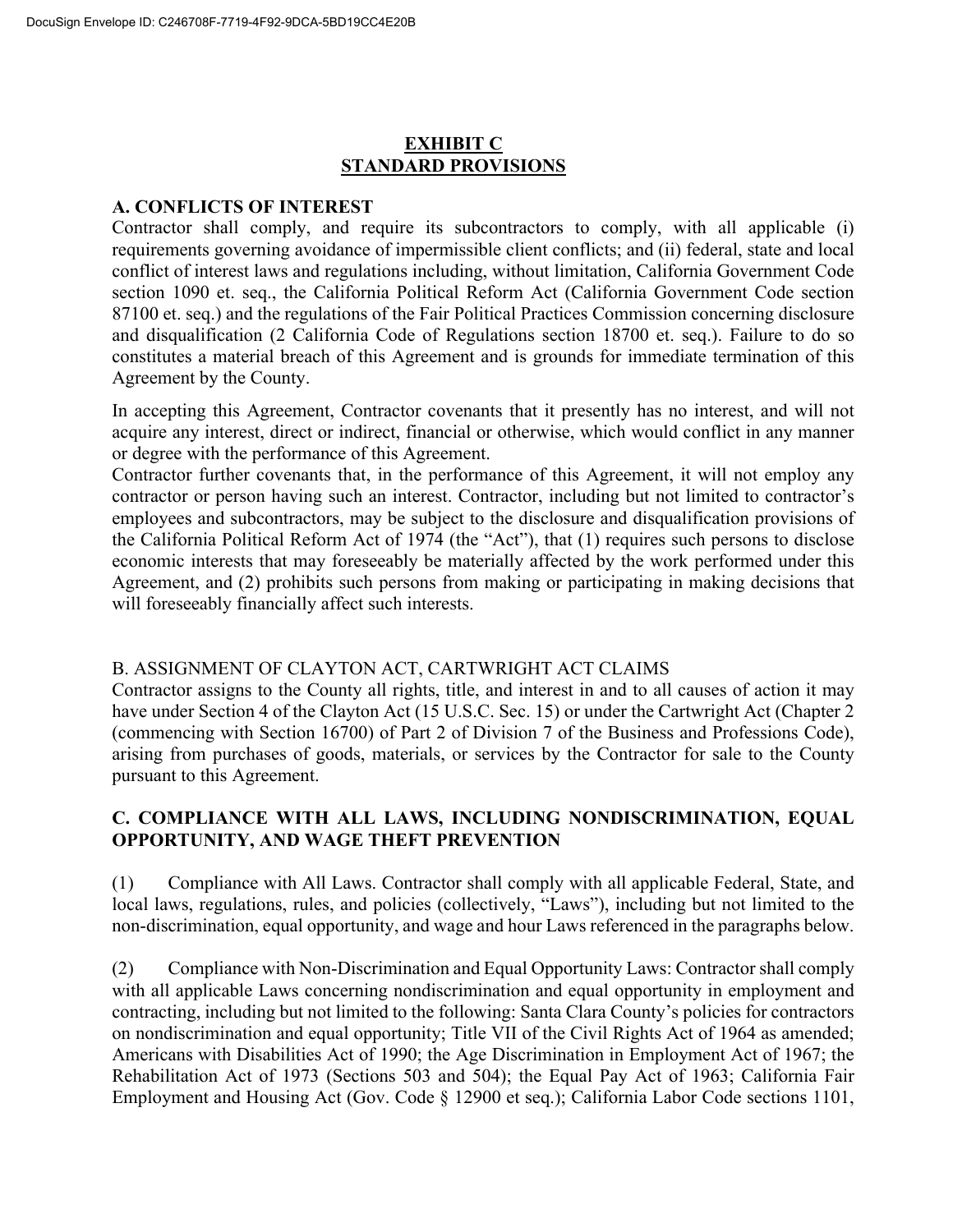1102, and 1197.5; and the Genetic Information Nondiscrimination Act of 2008. In addition to the foregoing, Contractor shall not discriminate against any subcontractor, employee, or applicant for employment because of age, race, color, national origin, ancestry, religion, sex, gender identity, gender expression, sexual orientation, mental disability, physical disability, medical condition, political belief, organizational affiliation, or marital status in the recruitment, selection for training (including but not limited to apprenticeship), hiring, employment, assignment, promotion, layoff, rates of pay or other forms of compensation. Nor shall Contractor discriminate in the provision of services provided under this contract because of age, race, color, national origin, ancestry, religion, sex, gender identity, gender expression, sexual orientation, mental disability, physical disability, medical condition, political beliefs, organizational affiliations, or marital status.

(3) Compliance with Wage and Hour Laws: Contractor shall comply with all applicable wage and hour Laws, which may include but are not limited to, the Federal Fair Labor Standards Act, the California Labor Code, and, if applicable, any local minimum wage, prevailing wage, or living wage Laws.

(4) Definitions: For purposes of this Subsection H, the following definitions shall apply. A "Final Judgment" shall mean a judgment, decision, determination, or order (a) which is issued by a court of law, an investigatory government agency authorized by law to enforce an applicable Law, an arbiter, or arbitration panel and (b) for which all appeals have been exhausted or the time period to appeal has expired. For pay equity Laws, relevant investigatory government agencies include the federal Equal Employment Opportunity Commission, the California Division of Labor Standards Enforcement, and the California Department of Fair Employment and Housing. Violation of a pay equity Law shall mean unlawful discrimination in compensation on the basis of an individual's sex, gender, gender identity, gender expression, sexual orientation, race, color, ethnicity, or national origin under Title VII of the Civil Rights Act of 1964 as amended, the Equal Pay Act of 1963, California Fair Employment and Housing Act, or California Labor Code section 1197.5, as applicable. For wage and hour Laws, relevant investigatory government agencies include the federal Department of Labor, the California Division of Labor Standards Enforcement, and the City of San Jose's Office of Equality Assurance.

**Prior Judgments, Decisions or Orders against Contractor: By signing this Agreement, Contractor affirms that it has disclosed any final judgments that (A) were issued in the five years prior to executing this Agreement by a court, an investigatory government agency, arbiter, or arbitration panel and (B) found that Contractor violated an applicable wage and hour law or pay equity law. Contractor further affirms that it has satisfied and complied with – or has reached Agreement with**

(6) Violations of Wage and Hour Laws or Pay Equity Laws During Term of Contract: If at any time during the term of this Agreement, Contractor receives a Final Judgment rendered against it for violation of an applicable wage and hour Law or pay equity Law, then Contractor shall promptly satisfy and comply with any such Final Judgment. Contractor shall inform the Office of the County Executive-Office of Countywide Contracting Management (OCCM) of any relevant Final Judgment against it within 30 days of the Final Judgment becoming final or of learning of the Final Judgment, whichever is later. Contractor shall also provide any documentary evidence of compliance with the Final Judgment within 5 days of satisfying the Final Judgment. Any notice required by this paragraph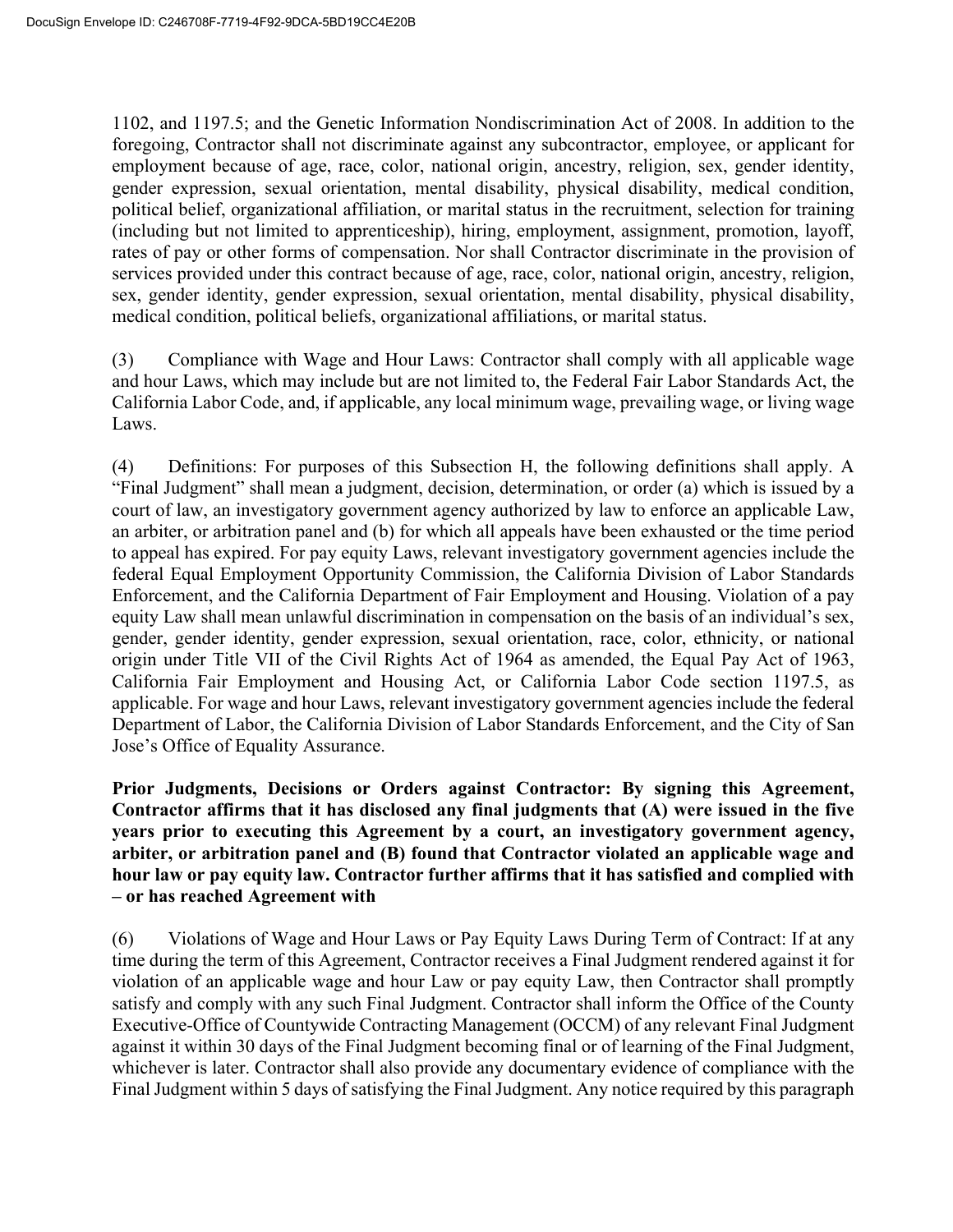shall be addressed to the Office of the County Executive-OCCM at 70 W. Hedding Street, East Wing, 11th Floor, San José, CA 95110. Notice provisions in this paragraph are separate from any other notice provisions in this Agreement and, accordingly, only notice provided to the Office of the County Executive-OCCM satisfies the notice requirements in this paragraph.

(7) Access to Records Concerning Compliance with Pay Equity Laws: In addition to and notwithstanding any other provision of this Agreement concerning access to Contractor's records, Contractor shall permit the County and/or its authorized representatives to audit and review records related to compliance with applicable pay equity Laws. Upon the County's request, Contractor shall provide the County with access to any and all facilities and records, including but not limited to financial and employee records, that are related to the purpose of this Subsection H, except where prohibited by federal or state laws, regulations or rules. County's access to such records and facilities shall be permitted at any time during Contractor's normal business hours upon no less than 10 business days' advance notice.

(8) Pay Equity Notification: Contractor shall (1) at least once in the first year of this Agreement and annually thereafter, provide each of its employees working in California and each person applying to Contractor for a job in California (collectively, "Employees and Job Applicants") with an electronic or paper copy of all applicable pay equity Laws or (2) throughout the term of this Agreement, continuously post an electronic copy of all applicable pay equity Laws in conspicuous places accessible to all of Contractor's Employees and Job Applicants.

(9) Material Breach: Failure to comply with any part of this Subsection H shall constitute a material breach of this Agreement. In the event of such a breach, the County may, in its discretion, exercise any or all remedies available under this Agreement and at law. County may, among other things, take any or all of the following actions:

- (i) Suspend or terminate any or all parts of this Agreement.
- (ii) Withhold payment to Contractor until full satisfaction of a Final Judgment concerning violation of an applicable wage and hour Law or pay equity Law.
- (iii) Offer Contractor an opportunity to cure the breach.

(10) Subcontractors: Contractor shall impose all of the requirements set forth in this Subsection H on any subcontractors permitted to perform work under this Agreement. This includes ensuring that any subcontractor receiving a Final Judgment for violation of an applicable Law promptly satisfies and complies with such Final Judgment.

# **D. COUNTY NO-SMOKING POLICY**

Contractor and its employees, agents and subcontractors, shall comply with the County's No-Smoking Policy, as set forth in the Board of Supervisors Policy Manual section 3.47 (as amended from time to time), which prohibits smoking: (1) at the Santa Clara Valley Medical Center Campus and all County-owned and operated health facilities, (2) within 30 feet surrounding County-owned buildings and leased buildings where the County is the sole occupant, and (3) in all County vehicles.

# **E. FOOD AND BEVERAGE STANDARDS**

Except in the event of an emergency or medical necessity, the following nutritional standards shall apply to any foods and/or beverages purchased by Contractor with County funds for County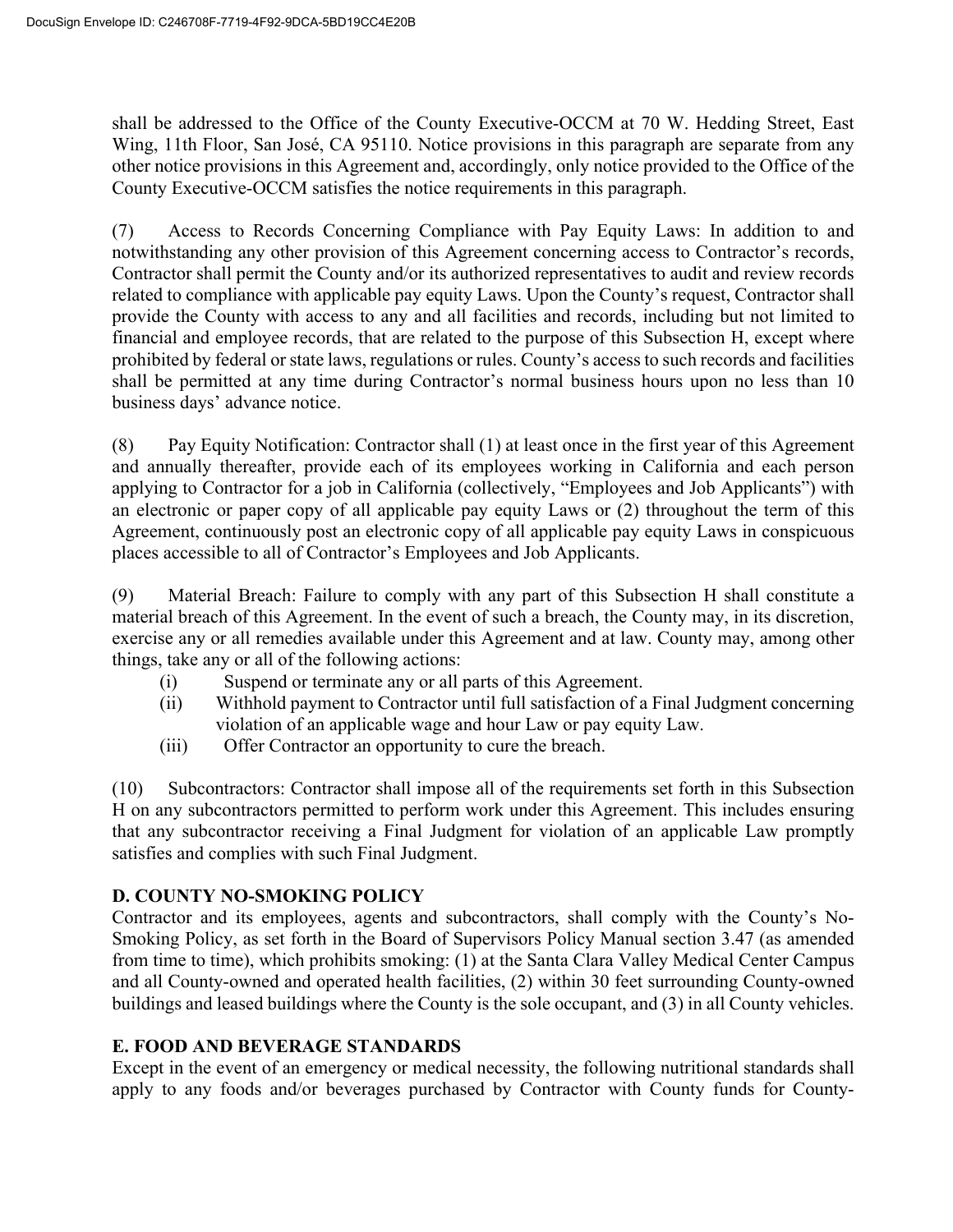sponsored meetings or events.

If food is to be provided, healthier food options shall be offered. "Healthier food options" include (1) fruits, vegetables, whole grains, and low fat and low calorie foods; (2) minimally processed foods without added sugar and with low sodium; (3) foods prepared using healthy cooking techniques; and (4) foods with less than 0.5 grams of trans fat per serving. Whenever possible, Contractor shall (1) offer seasonal and local produce; (2) serve fruit instead of sugary, high calorie desserts; (3) attempt to accommodate special, dietary and cultural needs; and (4) post nutritional information and/or a list of ingredients for items served. If meals are to be provided, a vegetarian option shall be provided, and the Contractor should consider providing a vegan option. If pre-packaged snack foods are provided, the items shall contain: (1) no more than 35% of calories from fat, unless the snack food items consist solely of nuts or seeds; (2) no more than 10% of calories from saturated fat; (3) zero trans fat; (4) no more than 35% of total weight from sugar and caloric sweeteners, except for fruits and vegetables with no added sweeteners or fats; and (5) no more than 360 mg of sodium per serving.

If beverages are to be provided, beverages that meet the County's nutritional criteria are (1) water with no caloric sweeteners; (2) unsweetened coffee or tea, provided that sugar and sugar substitutes may be provided as condiments; (3) unsweetened, unflavored, reduced fat (either nonfat or 1% low fat) dairy milk; (4) plant-derived milk (e.g., soy milk, rice milk, and almond milk) with no more than 130 calories per 8 ounce serving; (5) 100% fruit or vegetable juice (limited to a maximum of 8 ounces per container); and (6) other low-calorie beverages (including tea and/or diet soda) that do not exceed 40 calories per 8 ounce serving. Sugar-sweetened beverages shall not be provided.

# **F. CONTRACTING PRINCIPLES**

All entities that contract with the County to provide services where the contract value is \$100,000 or more per budget unit per fiscal year and/or as otherwise directed by the Board, shall be fiscally responsible entities and shall treat their employees fairly. To ensure compliance with these contracting principles, all contractors shall: (1) comply with all applicable federal, state and local rules, regulations and laws; (2) maintain financial records, and make those records available upon request; (3) provide to the County copies of any financial audits that have been completed during the term of the contract; (4) upon the County's request, provide the County reasonable access, through representatives of the Contractor, to facilities, financial and employee records that are related to the purpose of the contract, except where prohibited by federal or state laws, regulations or rules.

# **G. CALIFORNIA PUBLIC RECORDS ACT**

The County is a public agency subject to the disclosure requirements of the California Public Records Act ("CPRA"). If Contractor's proprietary information is contained in documents or information submitted to County, and Contractor claims that such information falls within one or more CPRA exemptions, Contractor must clearly mark such information "CONFIDENTIAL AND PROPRIETARY," and identify the specific lines containing the information. In the event of a request for such information, the County will make best efforts to provide notice to Contractor prior to such disclosure. If Contractor contends that any documents are exempt from the CPRA and wishes to prevent disclosure, it is required to obtain a protective order, injunctive relief or other appropriate remedy from a court of law in Santa Clara County before the County is required to respond to the CPRA request. If Contractor fails to obtain such remedy within the time the County is required to respond to the CPRA request, County may disclose the requested information.

Contractor further agrees that it shall defend, indemnify and hold County harmless against any claim,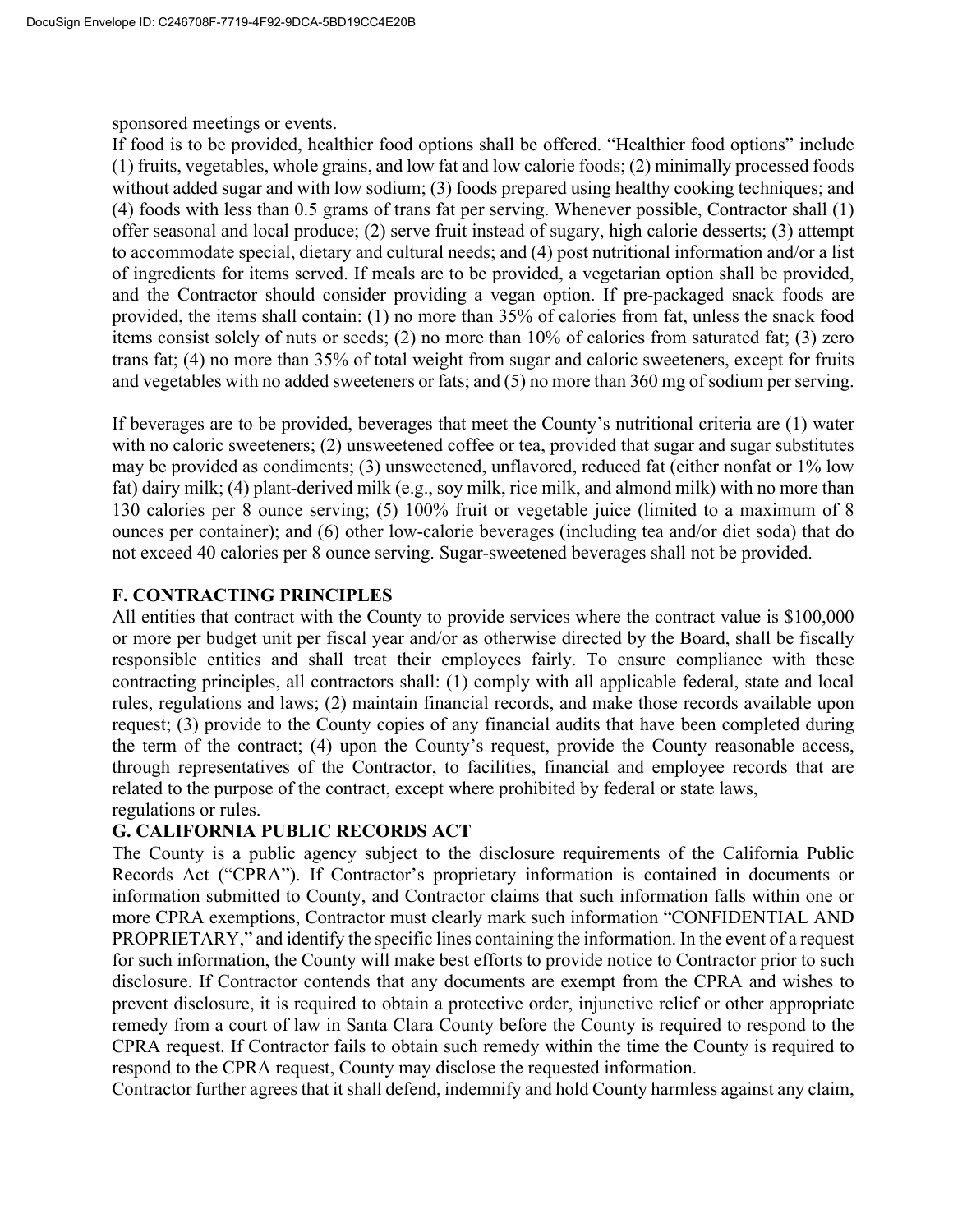action or litigation (including but not limited to all judgments, costs, fees, and attorney's fees) that may result from denial by County of a CPRA

request for information arising from any representation, or any action (or inaction), by the Contractor.

#### **H. OWNERSHIP RIGHTS TO MATERIALS / RESTRICTIONS ON USE**

All materials obtained, developed or prepared by Contractor in the course of performing services hereunder, including but not limited to videotapes, audio recordings, still photographs, ads or brochures, and the derivative works, patent, copyright, trademark, trade secret or other proprietary rights associated therewith (collectively "Deliverables"), shall be the sole and exclusive property of the County. To the extent Contractor owns or claims ownership rights to said Deliverables, Contractor hereby expressly assigns all said rights, title, and interest in and to the Deliverables to the County pursuant to the terms and conditions of this Agreement and at no additional cost. The County has the exclusive royalty-free irrevocable right to duplicate, publish or otherwise use for any purpose, all materials prepared under this Agreement. If Contractor wishes to use the materials prepared hereunder for any purpose including but not limited to promotional, educational or commercial purposes, the Contractor shall obtain prior written authorization from the County, which consent may be withheld by the County in its sole discretion. Contractor acknowledges that all original works of authorship which are made by Contractor (solely or jointly with others) within the scope of this Agreement and which are protectable by copyright are "works made for hire," as that term is defined in the United States Copyright Act (17 U.S.C., Section 101), and shall belong solely to County. Contractor agrees that the County will be the copyright owner in all copyrightable works of every kind and description created or developed by Contractor, solely or jointly with others, in connection with any agreement with the County. If requested to, and at no further expense to the County, Contractor will execute in writing any acknowledgments or assignments of copyright ownership of such copyrightable works as may be appropriate for preservation of the worldwide ownership in the County and its nominees of such copyrights. This section shall apply to the extent not otherwise provided

under this agreement.

# **I. INTELLECTUAL PROPERTY RIGHTS:**

Ownership: County shall own all right, title and interest in and to the Deliverables. For purposes of this Agreement, the term "Deliverables" shall mean any documentation and deliverables created by Contractor during the performance of services that are identified in this Agreement. Contractor hereby assigns to the County all rights, title and interest in and to any and all intellectual property whether or not patentable or registrable under patent, copyright, trademark or similar statutes, made or conceived or reduced to practice or learned by Contractor, either alone or jointly with others, during the period of Contractor's agreement with the County or result from the use of premises leased, owned or contracted for by the County.

Contractor acknowledges that all original works of authorship which are made by Contractor (either solely or jointly with others) within the scope of this Agreement and which are protectable by copyright are "works made for hire," as that term is defined in the United States Copyright Act (17 U.S.C. Section 101), and shall belong solely to County. Contractor agrees that the County will be the copyright owner in all copyrightable works of every kind and description created or delivered by Contractor, either solely or jointly with others, in connection with any agreement with the County. This agreement does not, and is not intended to, confer any rights or remedies upon any person or entity other than the parties.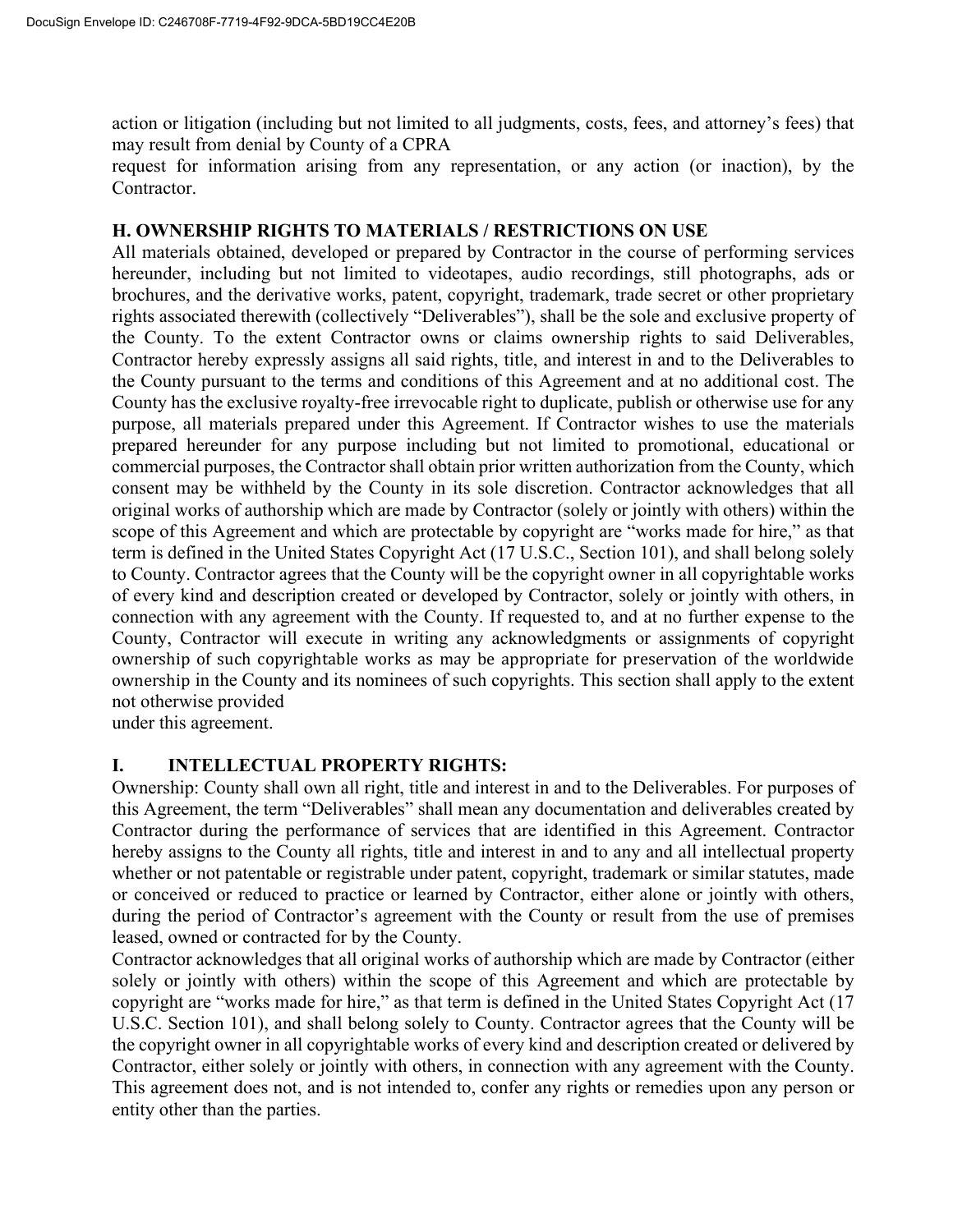#### **J. INTELLECTUAL PROPERTY INDEMNITY**

Contractor represents and warrants for the benefit of the County and its users that, to its knowledge, as of the effective date of this Agreement, Contractor is the exclusive owner of all rights, title and interest in the Deliverables and/or services provided pursuant to this Agreement. Contractor shall defend, indemnify and hold the County harmless against any claim, action or litigation (including but not limited to all judgments, costs, fees, and reasonable attorney's fees) by a third party alleging the Deliverables and/or services provided pursuant to this Agreement infringe upon any intellectual property rights

of third parties. This indemnity and duty to defend is in addition to and does not supersede the requirements stated in VII of this agreement.

#### **K. COUNTY DATA**

"County Data" shall mean data and information received by Contractor from County. As between Contractor and County, all County Data shall remain the property of the County. Contractor shall not acquire any ownership interest in the County Data. Contractor shall not, without County's written permission consent, use or disclose the County Data other than in the performance of its obligations under this Agreement. Contractor shall be responsible for establishing and maintaining an information security program that is designed to ensure the security and confidentiality of County Data, protect against any anticipated threats or hazards to the security or integrity of County Data, protect against unauthorized access to or use of County Data that could result in substantial harm or inconvenience to County or any end users; and ensure the proper disposal of County data upon termination of this Agreement. Contractor shall take appropriate action to address any incident of unauthorized access to County Data, including addressing and/or remedying the issue that resulted in such unauthorized access, notifying County as soon as possible of any incident of unauthorized access to County Data, or any other breach in Contractor's security that materially affects County or end users; and be responsible for ensuring compliance by its officers, employees, agents, and subcontractors with the confidentiality provisions hereof. Should confidential and/or legally protected County Data be divulged to unauthorized third parties, Contractor shall comply with all applicable federal and state laws and regulations, including but not limited to California Civil Code Sections 1798.29 and 1798.82 at Contractor's sole expense (if applicable). Contractor shall not charge the County for any expenses associated with Contractor's compliance with the obligations set forth in this section.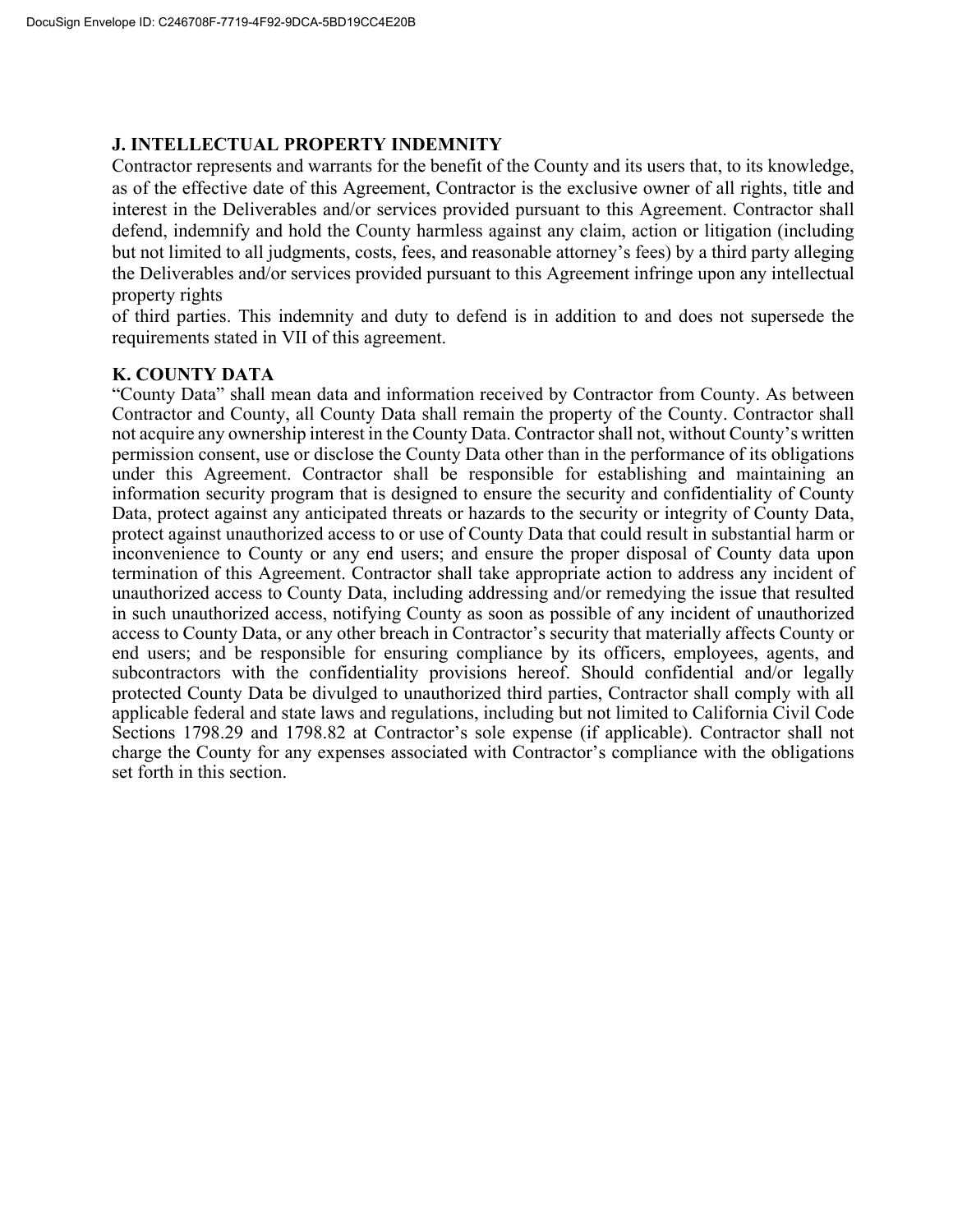# SCHEDULE 2.01

#### MANAGER-LEVEL EMPLOYEES

Within forty-eight (48) hours of execution of this Agreement, Manager shall provide the County with a completed schedule, including employee names and contact information.

| <b>Position</b>         | <b>Name</b> | <b>Phone and Email</b> |
|-------------------------|-------------|------------------------|
|                         |             |                        |
| <b>Senior Property</b>  |             |                        |
| Manager                 |             |                        |
| <b>Property Manager</b> |             |                        |
| Night Manager           |             |                        |
| Maintenance Supervisor  |             |                        |
| Program Manager         |             |                        |
|                         |             |                        |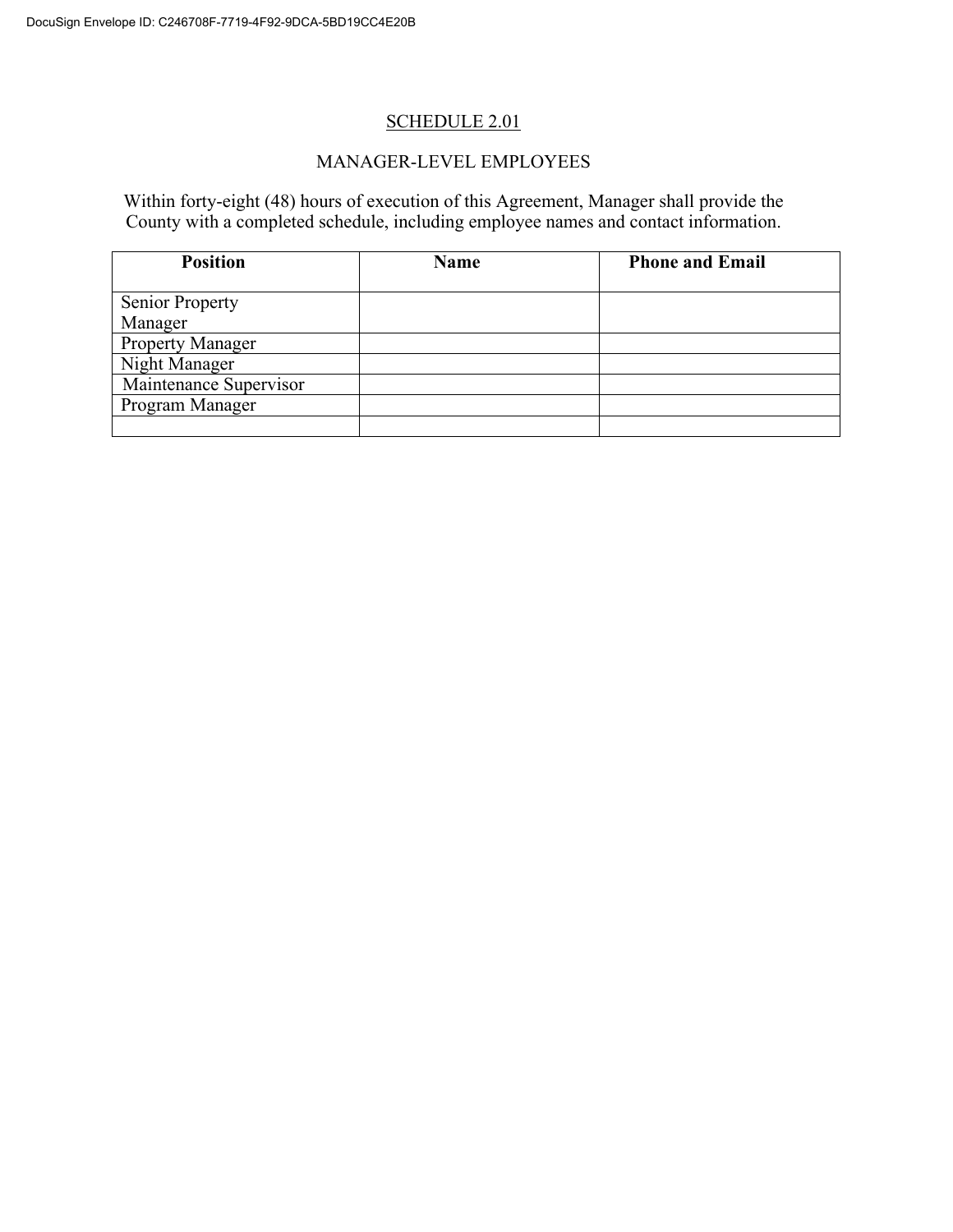#### SCHEDULE 2.05

#### INTERIM HOUSING PROGRAM

Without limitations on the foregoing, Manager shall:

- 1. Utilize a strong network of peer support and relationship building in its service delivery, program planning, and policy development;
- 2. Provide onsite activities, including communal meals, social and recreational opportunities, workshops and classes, and support groups;
- 3. Provide opportunities for residents to build upon or learn new life skills, with a particular focus on being a successful tenant;
- 4. Coordinate with ICMs and any other key members of a resident's care team to:
	- a. support residents in identifying and obtaining necessary resources, including income, substance use treatment services, and transportation;
	- b. work with residents on documentation needed by housing subsidy administrator;
	- c. help residents resolve crises or other issues that occur on site; and,
	- d. ensure a welcoming environment focused on supporting residents in their move to permanent housing.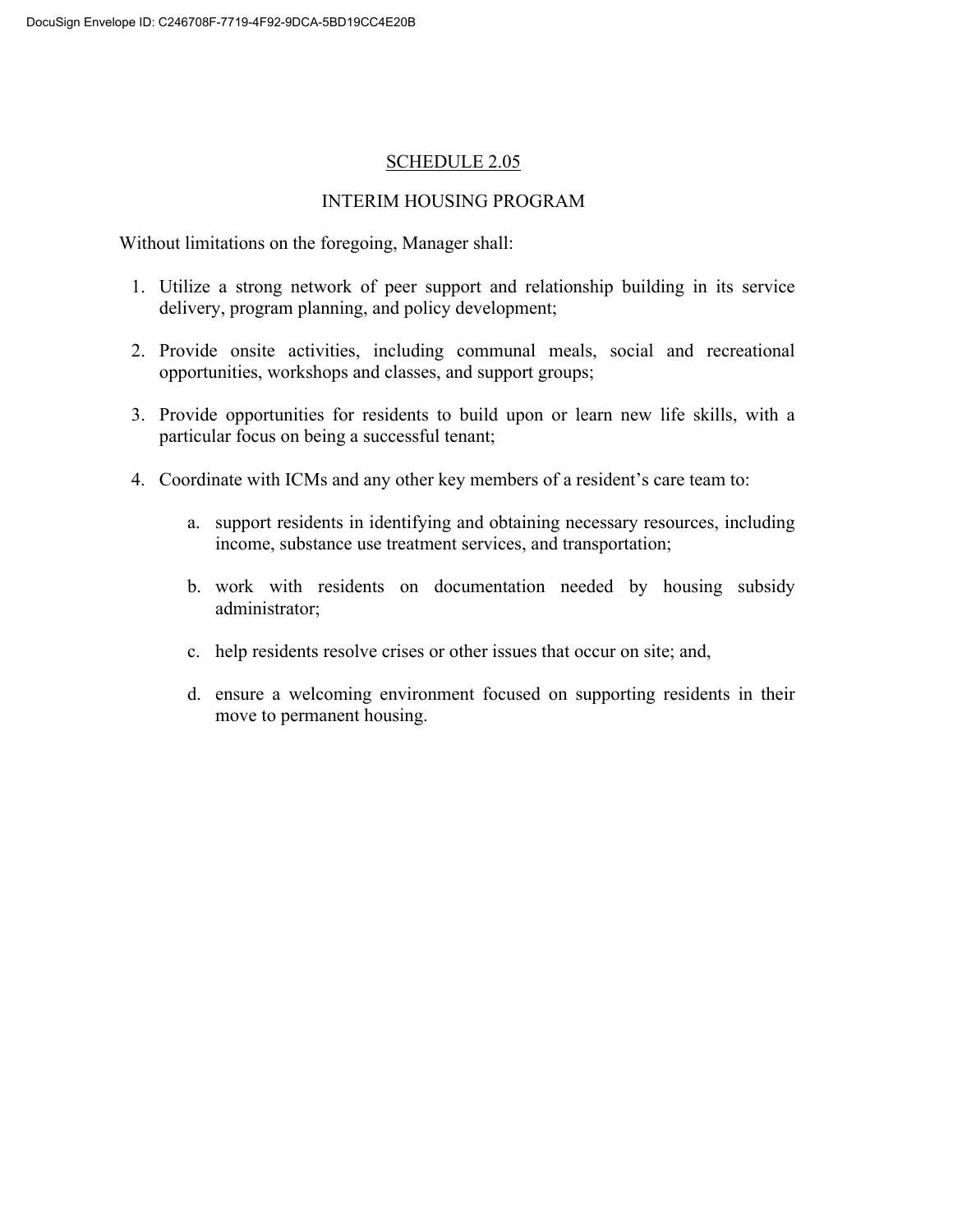# SCHEDULE 2.14(A)

#### INITIAL APPROVED BUDGET

# **ADMINISTRATIVE**

|                              | Office Expenses, Screening, Activities, Equipment, Software | \$42,600  |
|------------------------------|-------------------------------------------------------------|-----------|
| Legal:                       |                                                             | \$16,800  |
| Accounting/Audit:            |                                                             | \$23,460  |
| Security Personnel/Contract: |                                                             | \$441,500 |
| Fire Protection:             |                                                             | \$3,900   |
| Other:                       | Employee Unit Admin Rent Free Unit                          | \$7,455   |
|                              | Telecomm/Travel, Training, Bad Debt, Prof                   |           |
| Other:                       | Fees                                                        | \$27,872  |
|                              | <b>Total Administrative:</b>                                | \$563,587 |

 $\top$ 

#### **MANAGEMENT FEE**

| <b>Management Fee</b>       | \$84,240 |
|-----------------------------|----------|
| <b>Asset Management Fee</b> | \$8,140  |
| <b>Total Fees:</b>          | \$92,380 |

#### **UTILITIES**

| Internet:               | \$6,300   |
|-------------------------|-----------|
| Gas:                    | \$3,840   |
| Electricity:            | \$96,084  |
| Water/Sewer:            | \$43,044  |
| <b>Total Utilities:</b> | \$149,268 |

#### **PAYROLL TAXES**

|                        | Property Management (3.8 FTE + Night Manager): | \$200,512 |
|------------------------|------------------------------------------------|-----------|
| Maintenance (5.20 FTE) |                                                | \$261,664 |
| Other:                 | Desk Clerk - Abode Services Staff (2.0 FTE)    | \$87,360  |
|                        | <b>Total Payroll:</b>                          | \$549,536 |
|                        | <b>Total Benefits:</b>                         | \$90,854  |
|                        | <b>Total Payroll Taxes:</b>                    | \$48,922  |